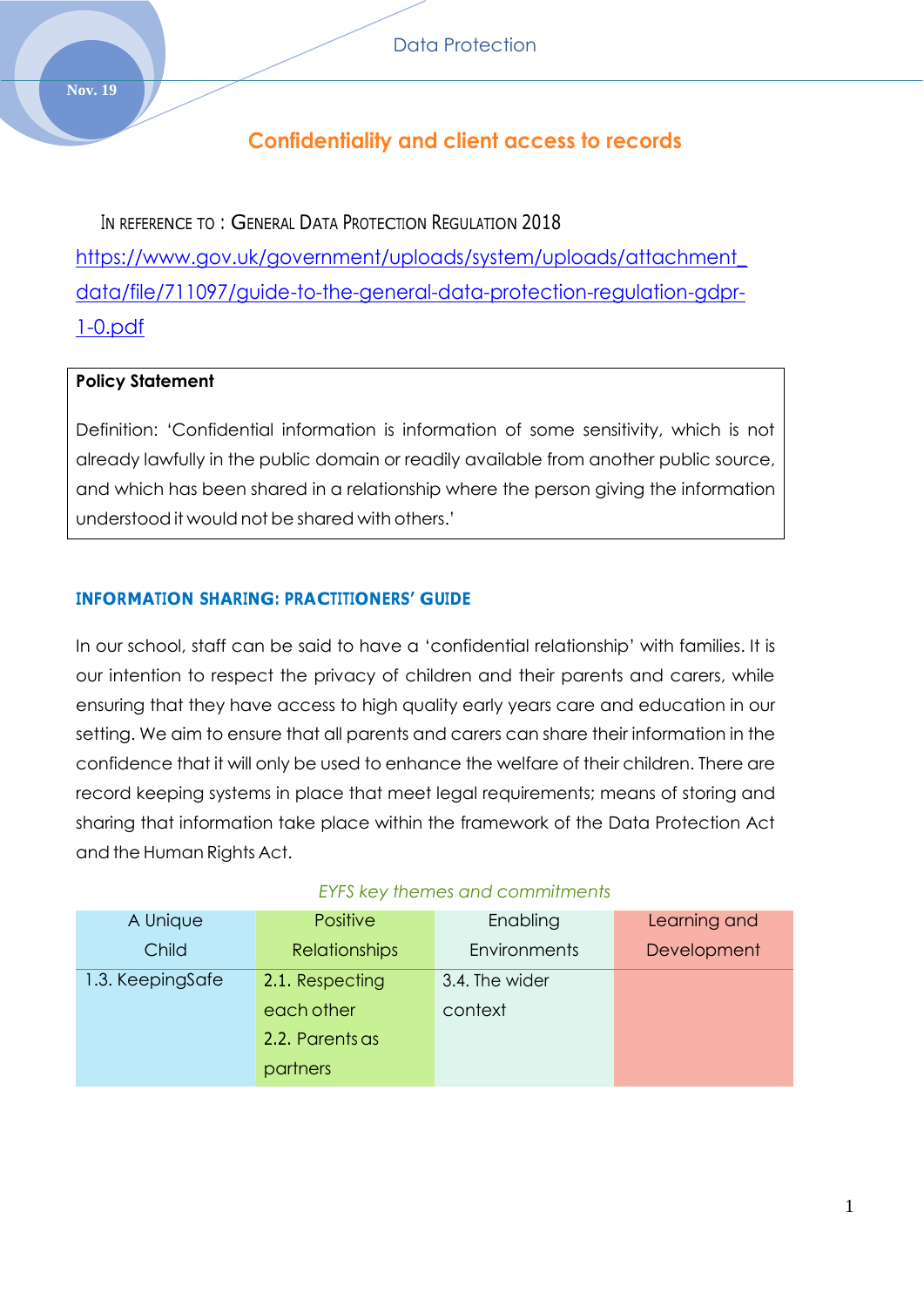## **1. Confidentiality procedures**

## **Our Commitment:**

The expectation regarding acceptable behaviour towards other pupils is made clear through theSchool'sinternal rules,reinforcedbytheanti-bullyingpolicy,PSHCElessons,the behaviour and discipline policy, as well as incidental form periods and assemblies.

Where a pupil (or member of staff or volunteer) makes an allegation about the behaviour of a pupil or pupils against another pupil, and this is deemed to be – or could be deemed to be abuse, the allegation must be reported to the Child Protection Officer. Therelevantguidelines outlined within this policy will be adhered to. Most situations would be covered by the antibullying policy and so the member of staff should write down the incident exactly as reported and liaise with member of the Senior Management Team who will work with the Child Protection Officer, following the anti-bullying policy procedures. The bully and victim will be dealt withseparatelyin the firstinstance.

### **Notification:**

Our data processing activities will be registered with the Information Commissioner'<sup>s</sup> Office (CO) as required of a recognised Data Controller. Detailsareavailablefrom the ICO: <https://ico.org.uk/about-the-ico/what-we-do/register-of-data-controllers/>

*Changes to the type of data processing activities being undertaken shall be notified to the ICO and details amended in the register.*

*Breaches of personal or sensitive data shall be notified within 72 hours to the individual(s) concernedandtheICO.*

### **Personal and Sensitive Data:**

*All data within the school's control shall be identified as personal, sensitive or both to ensure thatitishandledincompliance withlegal requirementsandaccessto itdoes not breach therightsoftheindividualstowhomitrelates.*

*The definitions of personal and sensitive data shall be as those published by the ICO fo guidance: [https://ico.org.uk/for-organisations/guide-to-data-](https://ico.org.uk/for-organisations/guide-to-data-protection/key-definitions/) [protection/key](https://ico.org.uk/for-organisations/guide-to-data-protection/key-definitions/)[definitions/](https://ico.org.uk/for-organisations/guide-to-data-protection/key-definitions/)*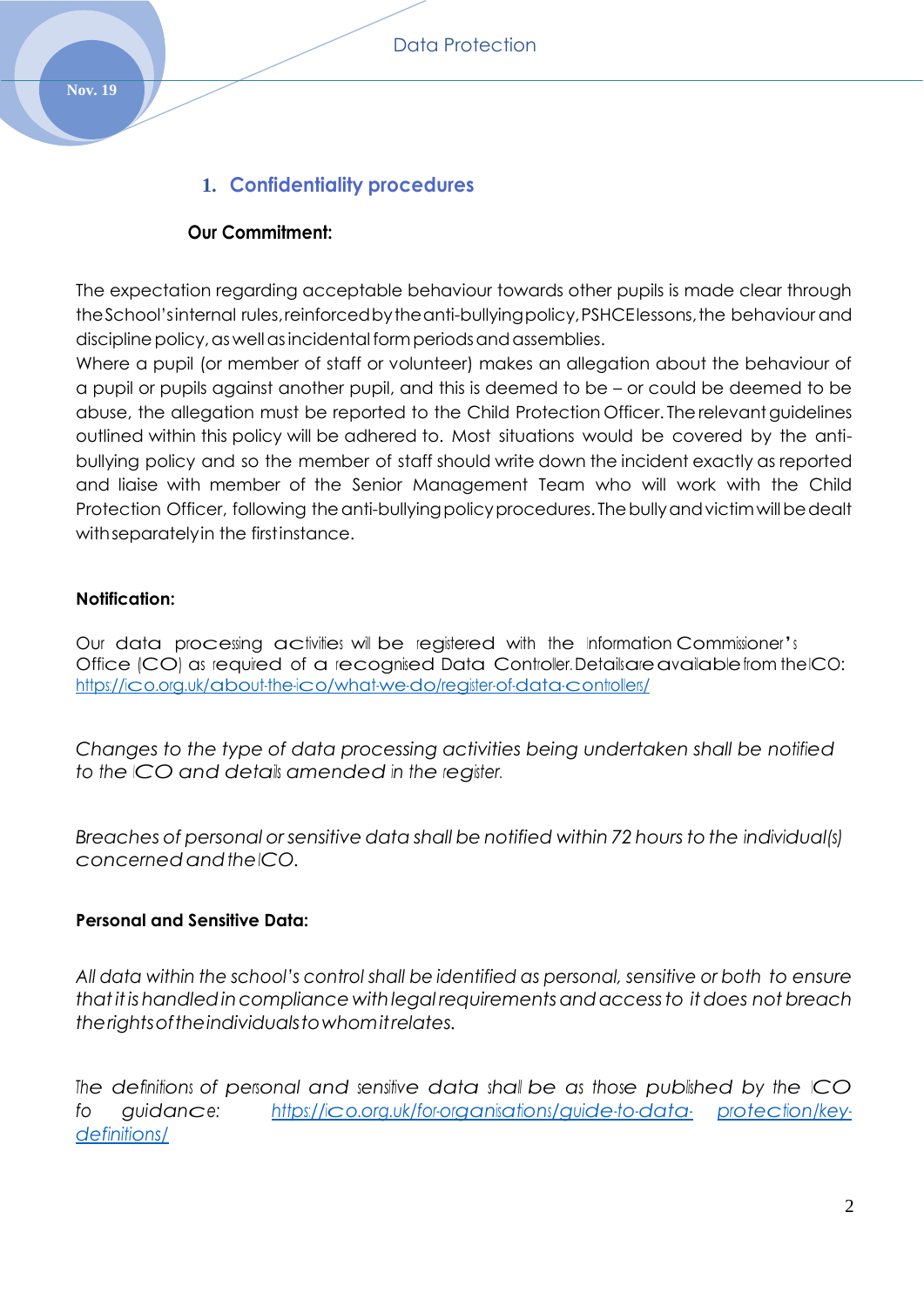**Nov. 19** *The principles of the Data Protection Act shall be applied to all data processed:*

- ensure that data is fairly and lawfully processed
- processdataonlyforlimitedpurposes
- ensure that all data processed is adequate, relevant and not excessive
- ensure that data processed is accurate
- notkeepdatalongerthanisnecessary
- process thedatainaccordancewiththedatasubject's rights
- ensure that data is secure
- ensurethatdataisnottransferredtoothercountrieswithout adequate

protection.

## **Fair Processing / Privacy Notice:**

*We shall be transparent about the intended processing of data and communicate these intentions via notification to staff, parents and pupils prior tothe processing of individual'sdata.*

*Notifications shall be in accordance with ICO guidance and, where relevant, be written in a form understandable by those defined as 'Children' under the legislation.*

*[https://ico.org.uk/for-organisations/guide-to-data-protection/privacy-](https://ico.org.uk/for-organisations/guide-to-data-protection/privacy-notices-transparency-and-control/) [notices](https://ico.org.uk/for-organisations/guide-to-data-protection/privacy-notices-transparency-and-control/)[transparency-and-control/](https://ico.org.uk/for-organisations/guide-to-data-protection/privacy-notices-transparency-and-control/)*

*There may be circumstances where the school is required either by law or in the best interestsofourstudentsorstafftopassinformationontoexternalauthorities, for example local authorities, Ofsted, or the department of health. These authorities are up to date with data protection law and have their own policies relating to the protection of anydata thattheyreceiveorcollect.*

*Teintentiontosharedatarelatingtoindividualstoanorganisationoutsideofou school shall be clearly defined within notifications and details of the basis for sharinggiven.Datawill besharedwithexternalpartiesincircumstanceswhereit isalegal requirementtoprovide suchinformation.*

*Anyproposedchangetotheprocessingofindividual'sdatashallfirstbenotified to them. Under no circumstances will the school disclose information or data:*

- thatwouldcauseseriousharmtothechildoranyoneelse's physical or mental health or condition
- indicating that the child is or has been subject to child abuse or may beatrisk of it, where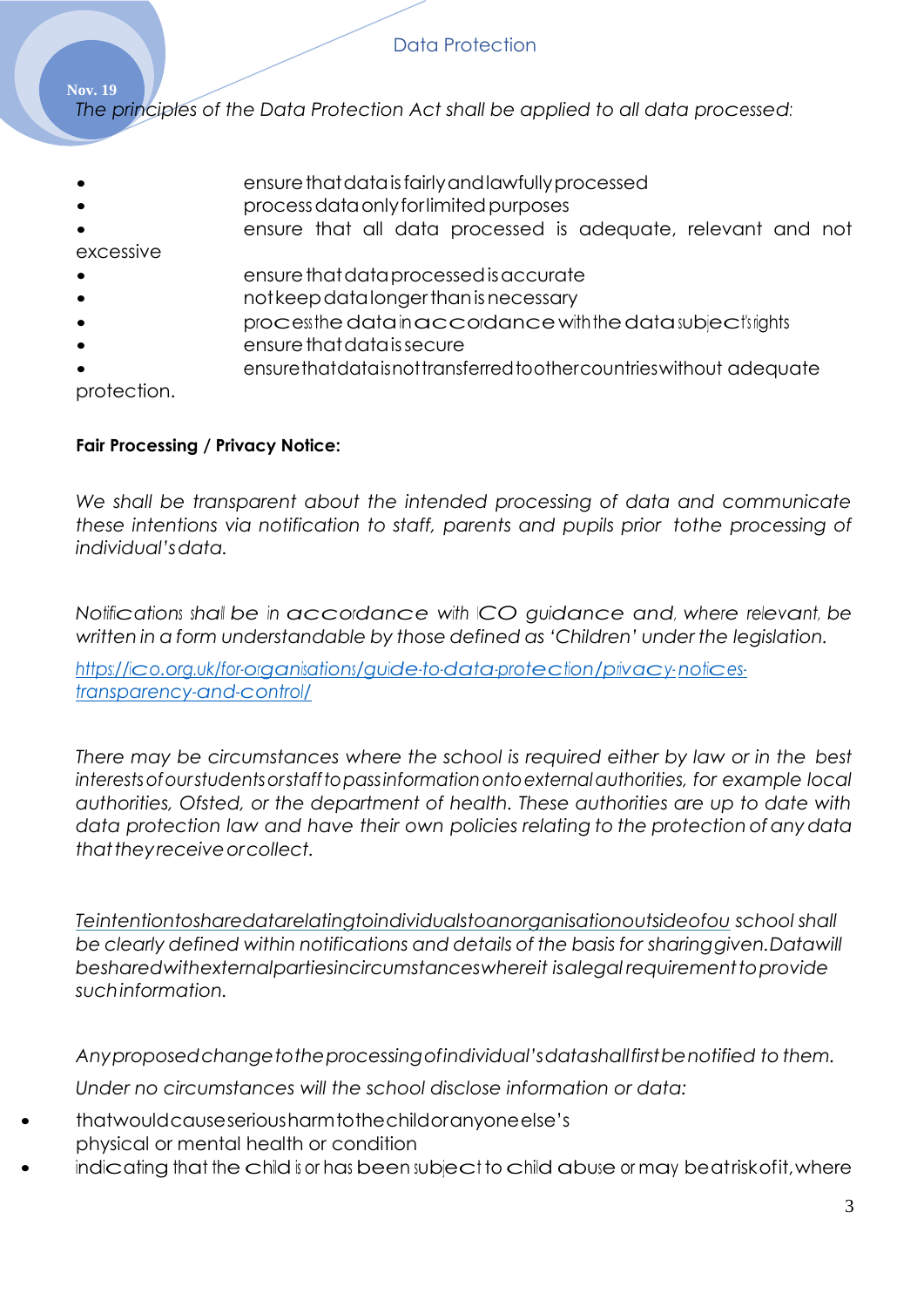**Nov. 19** thedisclosurewouldnotbeinthebestinterestsof thechild recorded by the pupil in an examination

that would allow another person to be identified or identifies another person as the source, unless the person is an employee of the school or a local authority or has given consent, or it is reasonable in the circumstances to disclose the information without consent.Theexemptionfromdisclosuredoesnotapplyifthe information can be edited so that the person's name or identifying details are removed

• intheformofareferencegiventoanotherschooloranyother placeofeducationand training, the child's potential employer, or anynational bodyconcerned with student admissionswithoutthe parents consent.

## **Data Security:**

*In order to assure the protection of all data being processed and inform decisions on processing activities, we shall undertake an assessment of the associated risks of proposed processing and equally the impact on an individual's privacy in holding data related tothem.*

*Risk and impact assessments shall be conducted in accordance with guidance given by theICO:*

*[https://ico.org.uk/for-organisations/guide-to-data-protection/principle-7-](https://ico.org.uk/for-organisations/guide-to-data-protection/principle-7-security/) [security/](https://ico.org.uk/for-organisations/guide-to-data-protection/principle-7-security/) [https://ico.org.uk/for-organisations/guide-to-data-protection/principle-](https://ico.org.uk/for-organisations/guide-to-data-protection/principle-7-security/) [7-security/](https://ico.org.uk/for-organisations/guide-to-data-protection/principle-7-security/) [https://ico.org.uk/about-the-ico/news-and-events/news](https://ico.org.uk/about-the-ico/news-and-events/news-and-blogs/2014/02/privacy-impact-assessments-code-published/)[and-](https://ico.org.uk/about-the-ico/news-and-events/news-and-blogs/2014/02/privacy-impact-assessments-code-published/) [blogs/2014/02/privacy-](https://ico.org.uk/about-the-ico/news-and-events/news-and-blogs/2014/02/privacy-impact-assessments-code-published/) [impact-assessments-code-published/](https://ico.org.uk/about-the-ico/news-and-events/news-and-blogs/2014/02/privacy-impact-assessments-code-published/)*

*Securityofdatashallbeachievedthroughtheimplementationofproportionate physical and technical measures. Nominated staff shall be responsible for the effectivenessofthe controlsimplementedandreportingoftheirperformance.*

*The security arrangements of any organisation with which data is shared shall also be considered and where required these organisations shall provide evidence of the competenceinthesecurityofshareddata.*

## **Data Access Requests (Subject Access Requests):**

*All individuals whosedatais held by us, hasalegal right torequest accesstosuch data or information about what is held. We shall respond to such requests within one month and theyshouldbemadeinwritingto:*

*Helene Knupffer*

*La Petite Ecole Bilingue Stewart International School 90 Oxford*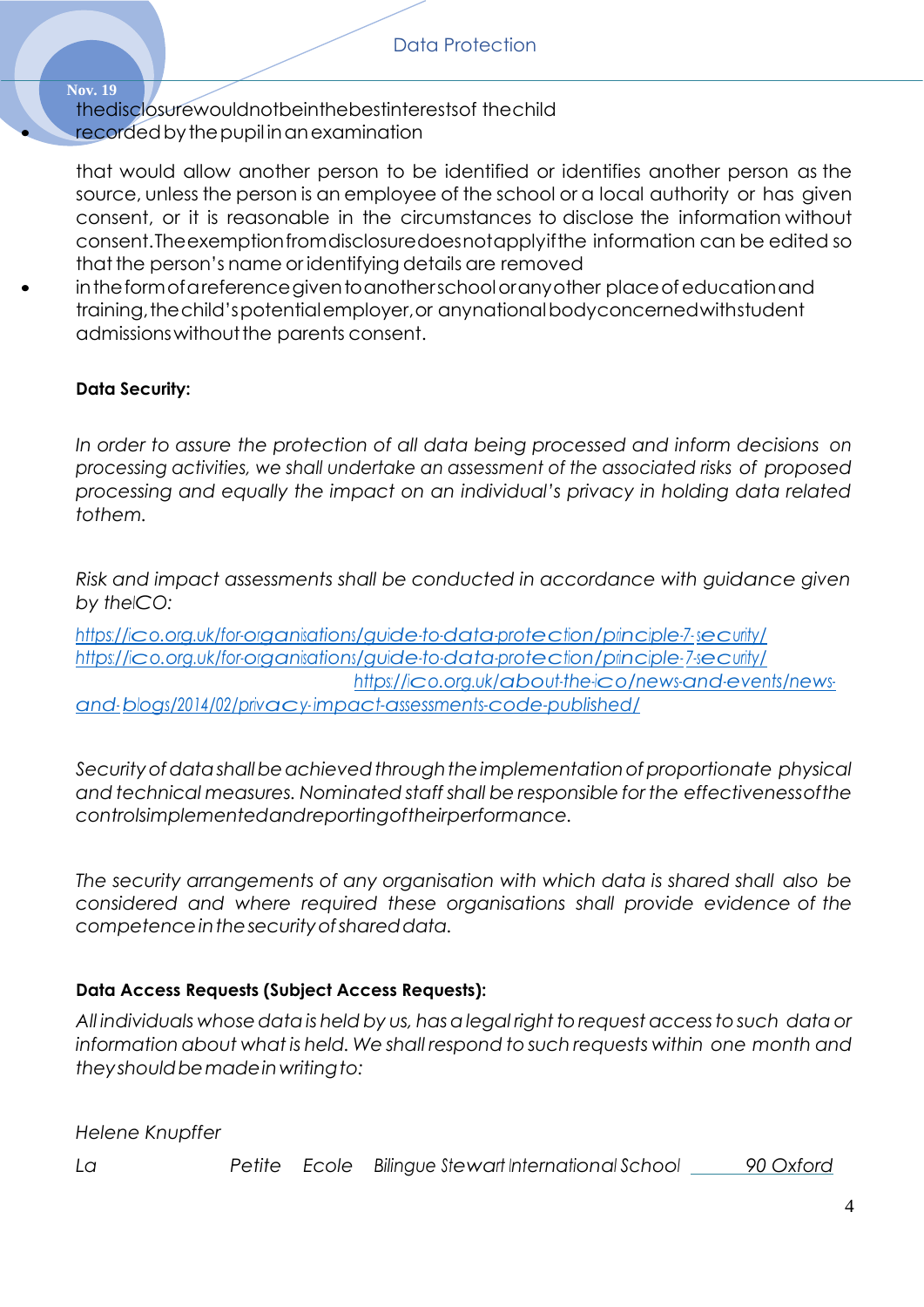**Nov. 19** *Garden W105UW London*

*No charge will be applied to process the request.*

*Personal data about pupils will not be disclosed to third parties without the consent of the child's parent or carer, unless it is obliged by law or in the best interest of the child. Data may be disclosed to the following third parties withoutconsent:*

#### **Other schools**

*If a pupil transfers from La Petite Ecole Bilingue - Stewart International School to another school, their academic records and other data thatrelatestotheirhealthandwelfare will be forwarded onto the new school. This will support a smooth transition from one school to the next and ensure that the child is providedforasisnecessary.Itwillaid continuationwhichshouldensure that there is minimal impact on the child's academic progress as a result of the move.*

#### **Examination authorities**

*Thismaybeforregistrationpurposes,toallowthepupilsatourschooltosit examinations set by external exam bodies.*

#### **Health authorities**

*As obliged under health legislation, the school may pass on information regarding the health of children in the school to monitorandavoidthespreadofcontagiousdiseasesin theinterest ofpublichealth.*

#### **Police and courts**

*If a situation arises where a criminal investigation is being carried out we may have to forward information on to the police to aid their investigation. We will pass information onto courts as and when it is ordered.*

#### **Social workers and support agencies**

*Inordertoprotectormaintainthewelfareofourpupils,andincasesof child abuse, it may be necessary to pass personal data on to social workers orsupportagencies.*

#### **Educational division**

*Schools may be required to pass data on in order to help the government tomonitor thenationaleducationalsystemandenforce lawsrelatingto education.*

#### **Right to beForgotten:**

*Where any personal data is no longer required for its original purpose, an individual can*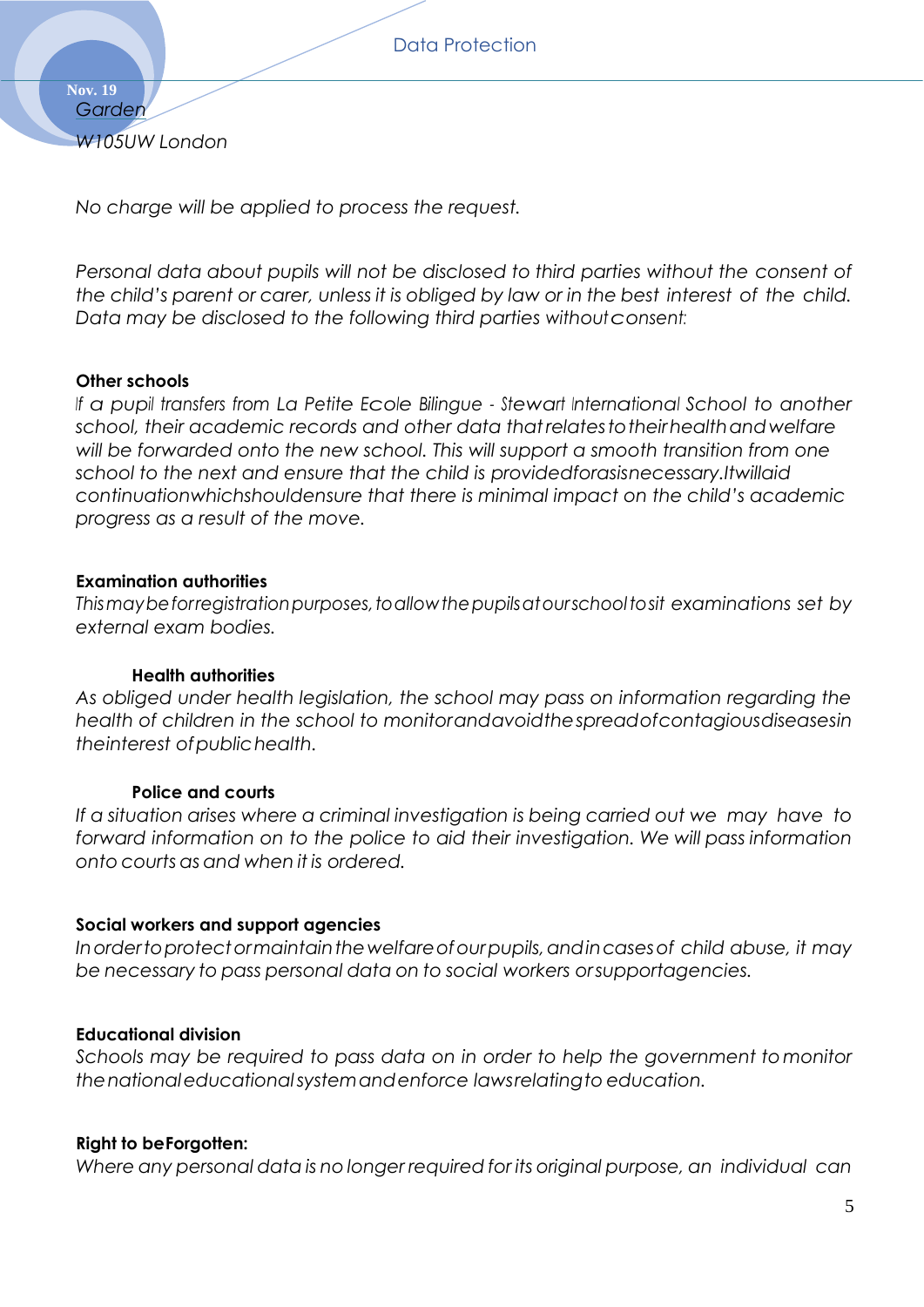*demand that the processing is stopped and all their personal data is erased by the school including any data held by contracted processors.*

## **Photographs and Video:**

**Nov. 19**

*Images* of *staff and pupils may be captured at appropriate times and as parto educationalactivitiesforuseinschoolonly.*

*Unless prior consent from parents/pupils/staff has been given, the school shall not utilisesuch imagesforpublicationorcommunicationtoexternalsources.*

*Itistheschool'spolicythatexternalparties(includingparents)maynotcapture imagesof staff orpupilsduringsuchactivitieswithoutpriorconsent.*

## **Location of information and data:**

*Hardcopydata, records,andpersonal informationarestoredoutofsightandin a locked cupboard. Theonly exception tothisismedical information that may require*

*immediateaccessduringtheschoolday.Thiswillbestoredwiththeschoolfiles but accessible to the first aider.*

*Sensitive or personal information and data should not be removed from the school site, however the school acknowledges that some staff may need to transport data between the school and their home in order to access it for work in the evenings and at weekends. Thismayalsoapplyincaseswherestaffhave offsitemeetings,or areon school visitswithpupils.*

*The following guidelines are in place for staff in order to reduce the risk of personal data beingcompromised:*

- Papercopiesofdataorpersonal informationshouldnotbetakenoff theschoolsite.Ifthese aremisplacedtheyareeasilyaccessed.Ifthere isno way to avoid taking a paper copy of data off the school site, the information should not be on view in public places, or left unattended under anycircumstances.
- Unwanted paper copies of data, sensitive information or pupil files should beshredded. Thisalsoappliestohandwrittennotesifthenotes reference anyotherstaffmemberorpupil byname.
- Caremustbetakentoensurethatprintoutsofanypersonalor sensitive informationarenotleft inprintertraysorphotocopiers.
- IfinformationisbeingviewedonaPC,staffmustensurethatthe window and documents are properly shut down before leaving the computer unattended. Sensitive information should not be viewed on public computers.
- Ifitis necessary to transport data away from the school, it should be downloadedontoa USBstick.Thedatashouldnotbetransferredfrom thisstickontoanyhomeorpublic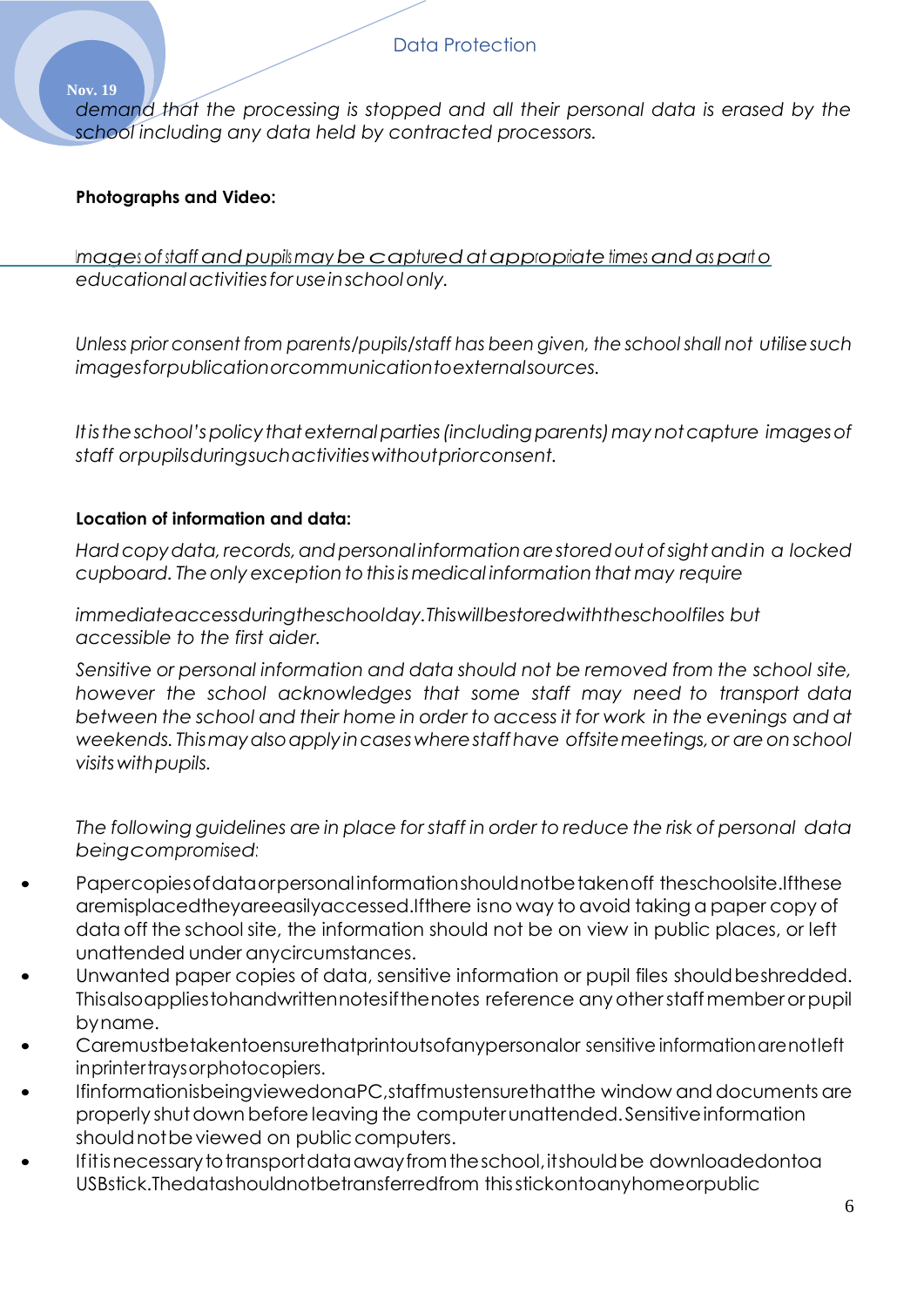**Nov. 19** computers.Workshouldbeedited fromthe USB,andsavedontotheUSBonly. USB sticks that staff use must be password protected.

*These guidelines are clearly communicated to all school staff, and any person who is found to be intentionally breaching this conduct will be disciplined in line with the seriousness of theirmisconduct.*

### **Data Disposal:**

The school recognises that the secure disposal of redundant data is an integral element tocompliancewithlegalrequirementsandanareaofincreasedrisk.

All data held in any form of media (paper, tape, electronic) shall only be passed to a disposal partner with demonstrable competence in providing secure disposal services.

All data shall be destroyed or eradicated to agreed levels meeting recognised nationalstandards,withconfirmationatcompletionofthedisposalprocess.

Disposal of II assets holding data shall be in compliance with ICO guidance: [https://ico.org.uk/for-organisations/guide-to-data-protection/guide-to-the](https://ico.org.uk/for-organisations/guide-to-data-protection/guide-to-the-general-data-protection-regulation-gdpr/)[general-data-protection-regulation-gdpr/](https://ico.org.uk/for-organisations/guide-to-data-protection/guide-to-the-general-data-protection-regulation-gdpr/)

TheschoolhasidentifiedaqualifiedsourcefordisposalofITassetsandcollections. Theschool also uses Shred-it to dispose of sensitive data that is no longer required.

### *Legal framework*

[https://www.gov.uk/government/publications/guide-to-the-general-data-protection](https://www.gov.uk/government/publications/guide-to-the-general-data-protection-regulation)[regulation](https://www.gov.uk/government/publications/guide-to-the-general-data-protection-regulation) 2018

### *Further guidance*

'Information sharing: advice for practitioners providing safeguarding services (2018)'. *https://www.gov.uk/government/publications/safeguarding-practitioners-information-sharingadvice*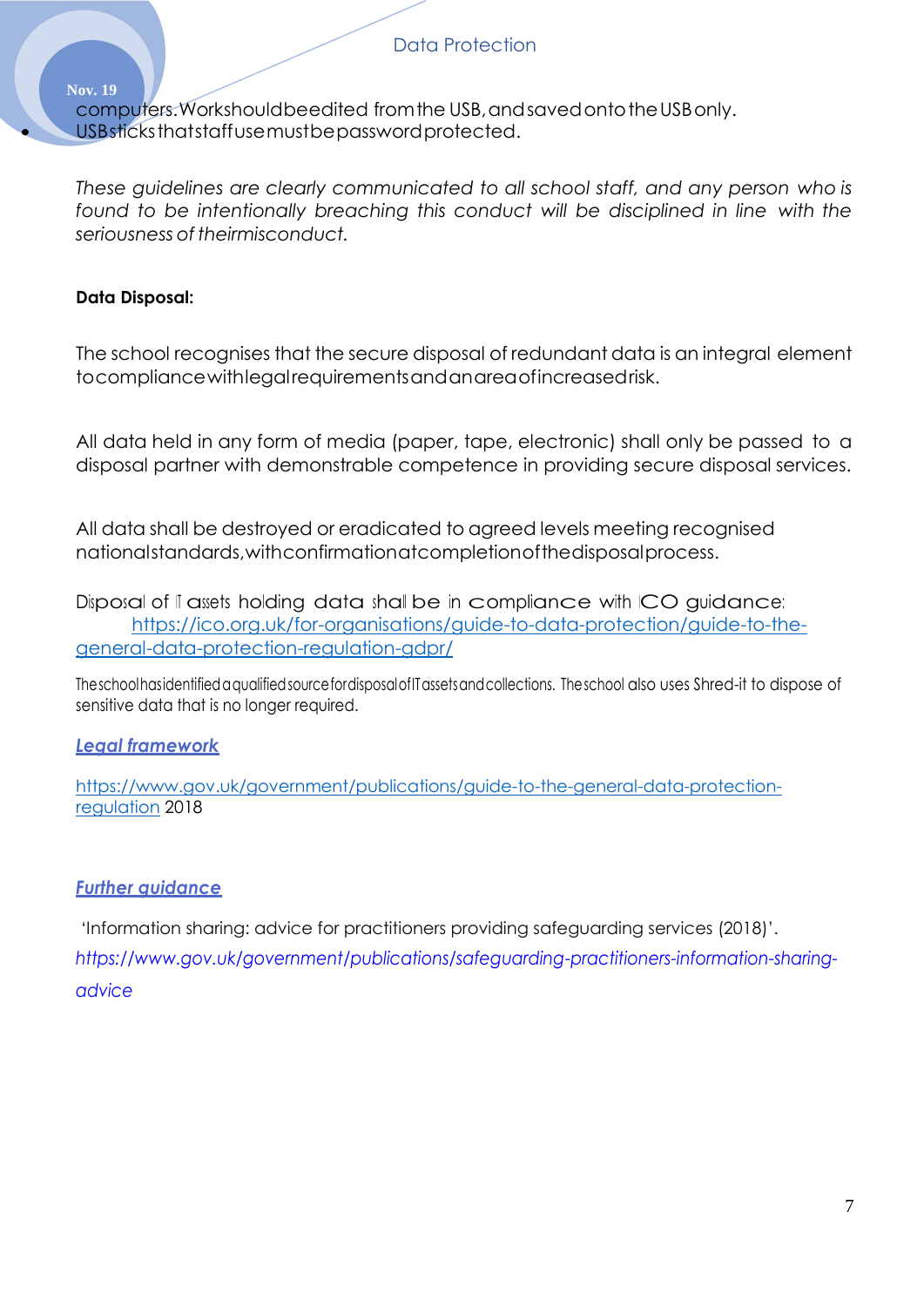# **Information sharing**

"Information sharing is essential for effective safeguarding and promoting the welfare of children and young people. It is a key factor identified in many serious case reviews (SCRs), where poor information sharing has resulted in missed opportunities to take action that keeps children and young people safe.."

[https://www.gov.uk/government/uploads/system/uploads/attachment\\_data/file/721581/Infor](https://www.gov.uk/government/uploads/system/uploads/attachment_data/file/721581/Information_sharing_advice_practitioners_safeguarding_services.pdf) [mation\\_sharing\\_advice\\_practitioners\\_safeguarding\\_services.pdf](https://www.gov.uk/government/uploads/system/uploads/attachment_data/file/721581/Information_sharing_advice_practitioners_safeguarding_services.pdf) 'Information sharing: advice for practitioners providing safeguarding services (2018)'.

### **POLICY STATEMENT**

We recognise that parents have a right to know that information they share will be regarded as confidential as well as be informed about the circumstances, and reasons, when we are obliged to share information.

We are obliged to share confidential information without authorisation from the person who provided it or towhomitrelatesifitisinthepublicinterest. Thatiswhen:

 $\triangleright$  It is to prevent a crime from being committed or intervene where one may have been, or to prevent harm to a child or adult; or

➢ Notsharing it could be worse than the outcome of having shared it.

The decision should never be made as an individual, but with the back-up of the Head Teacher and/or Proprietor. The three critical criteria are:

➢ Where there is evidence that the child is suffering, or is at risk of suffering, significant harm.

- $\triangleright$  Where there is reasonable cause to believe that a child may be suffering, or at risk of suffering, significant harm.
- ➢ Topreventsignificantharmarisingtochildrenandyoungpeopleorseriousharm toadults, including the prevention, detection and prosecution of serious crime.

### *EYFS key themes and commitments*

| A Unique         | Positive             | Enabling            | Learning and |
|------------------|----------------------|---------------------|--------------|
| Child            | <b>Relationships</b> | <b>Environments</b> | Development  |
| 1.2. Inclusive   | 2.1. Respecting      | 3.4. Thewider       |              |
| practice         | each other           | context             |              |
| 1.3. KeepingSafe | 2.2. Parentsas       |                     |              |
|                  | partners             |                     |              |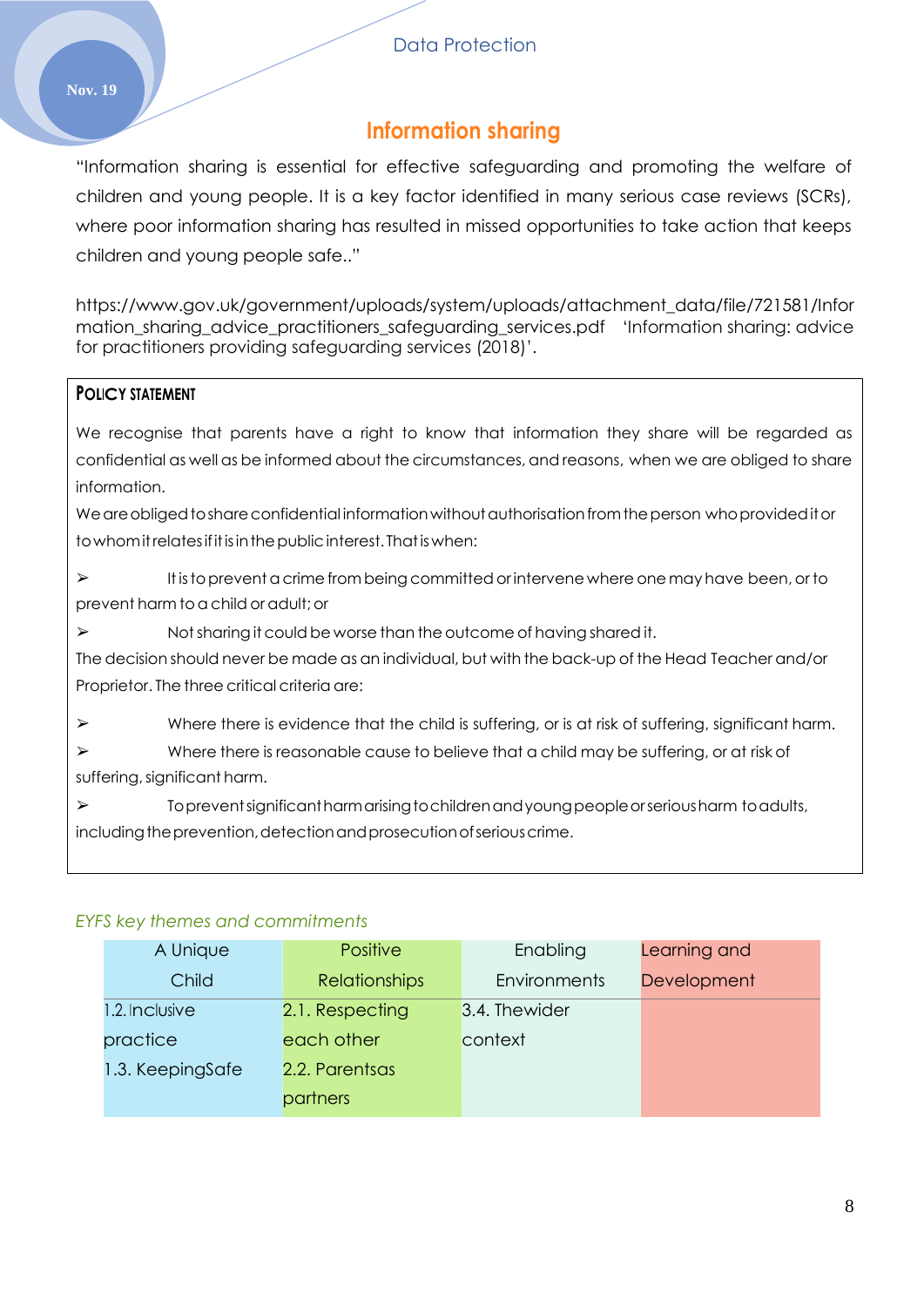#### **Nov. 19 PROCEDURES**

Our procedure is based on the 7 golden rules for information sharing as set out in

1) Information sharing: advice for practitioners providing safeguarding services (2018)

Remember that the **Data Protection Act** is not a barrier to sharinginformation but provides a framework to ensure that personal information about living persons is shared appropriately.

➢ Our policy and procedures on information sharing provide guidance to appropriate sharing of information with external agencies:

2) Be open andhonest.

 $\triangleright$  Explain to families how, when and why information will be shared about them and withwhom. **Privacy notice**

 $\triangleright$  Seek consent to share information, unless it puts the child at risk or undermines a criminalinvestigation.

➢ In our school we ensure parents/carers:

o Receive information about our information sharing policy when starting their child in the setting, and sign a form to say that they understand circumstances when information may be shared without their consent. This will only be when it is a matter of safeguarding a child or vulnerable adult. This is on our registration form;

o Have information about our Safeguarding Children and Child Protection policy;

o Have information about the circumstances when information will be shared with external agencies, for example, with regard to any special needs the child may have or transition to school.

3) Seek advice when there are doubts about possible significant harm to a child or others.

 $\triangleright$  The leadership team contact children's social care for advice where they have doubts or are unsure.

4) Share with consent where appropriate.

Respect the wishes of children and parents not to consent to share confidential information. However, in the interests of the child, know when it is reasonable to override their wish.

 $\triangleright$  Guidelines for consent are part of this procedure.

5) The school leadership team are conversant with this and are able to advise staff accordingly. We consider the safety and welfare of the child when making a decision about sharing information – if there are concerns regarding 'significant harm' the child's well-being and safety is paramount.

In our schoolwe:

➢ Record concerns and discuss these with the school's designated person for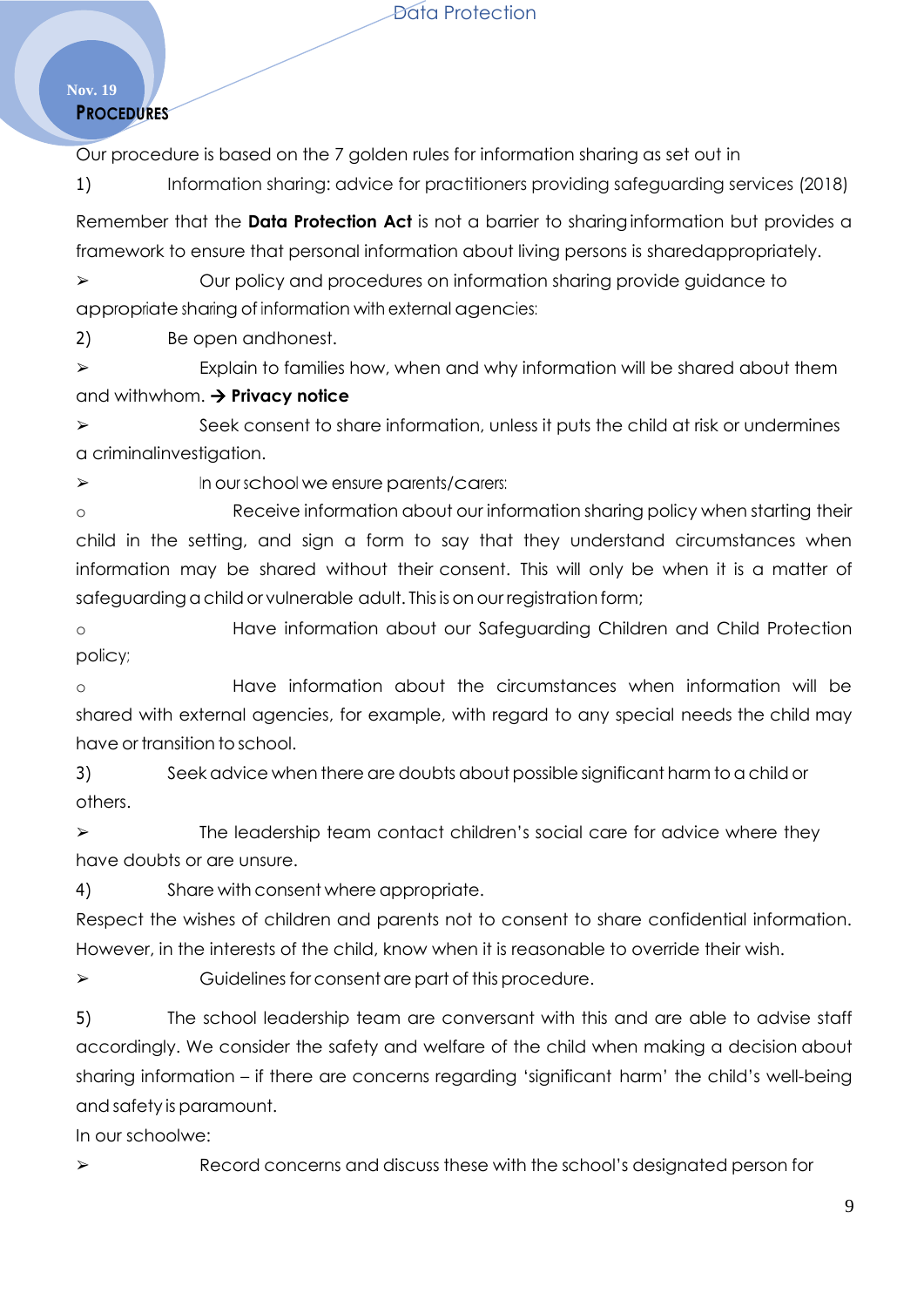## **Nohild protection matters;**

 $\triangleright$  Record decisions made and the reasons why information will be shared and to whom;and

 $\triangleright$  Follow the procedures for reporting concerns and record keeping.

6) Information shared should be accurate and up-to-date, necessary for the purpose it is being shared for, shared only with those who need to know and shared securely.

➢ Our Child Protection procedure and Record Keeping procedure set out how and where information should be recorded and what information should be shared with another agency when making a referral.

7) Reasonsfordecisionstoshareinformation,ornot,are recorded.

 $\triangleright$  Provision for this is set out in our Record Keeping procedure

## **CONSENT**

Parents have a right to be informed that their consent to share information will be sought in most cases, as well as the kinds of circumstances when their consent may not be sought, or their refusal to give consent may be overridden. We do this as follows:

➢ Our policies and procedures set out our responsibility regarding gaining consent to share information and when it may not be sought or overridden.

➢ Wemaycoverthisverballywhenthechildstartsorincludethisinourprospectus.

 $\triangleright$  Parents sign a form at registration to say they understand this.

➢ Parents are asked to give written consent to share information about any additional needs their child may have, or to pass on child development summaries, to the next provider/school.

 $\triangleright$  Copies are given to parents of the forms they sign.

## **The principles**

The principles set out below are intended to help practitioners working with children, young people, parents and carers share information between organisations. Practitioners should use their judgement when making decisions about what information to share, and should follow organisation procedures or consult with their manager if in doubt.

## **The most important consideration is whether sharing information is likely to support the safeguarding and protection of a child.**

## **Necessary and proportionate**

When taking decisions about what information to share, you should consider how much information you need to release. Not sharing more data than is necessary to be of use is a key element of the GDPR and Data Protection Act 2018, and you should consider the impact of disclosing information on the information subject and any third parties.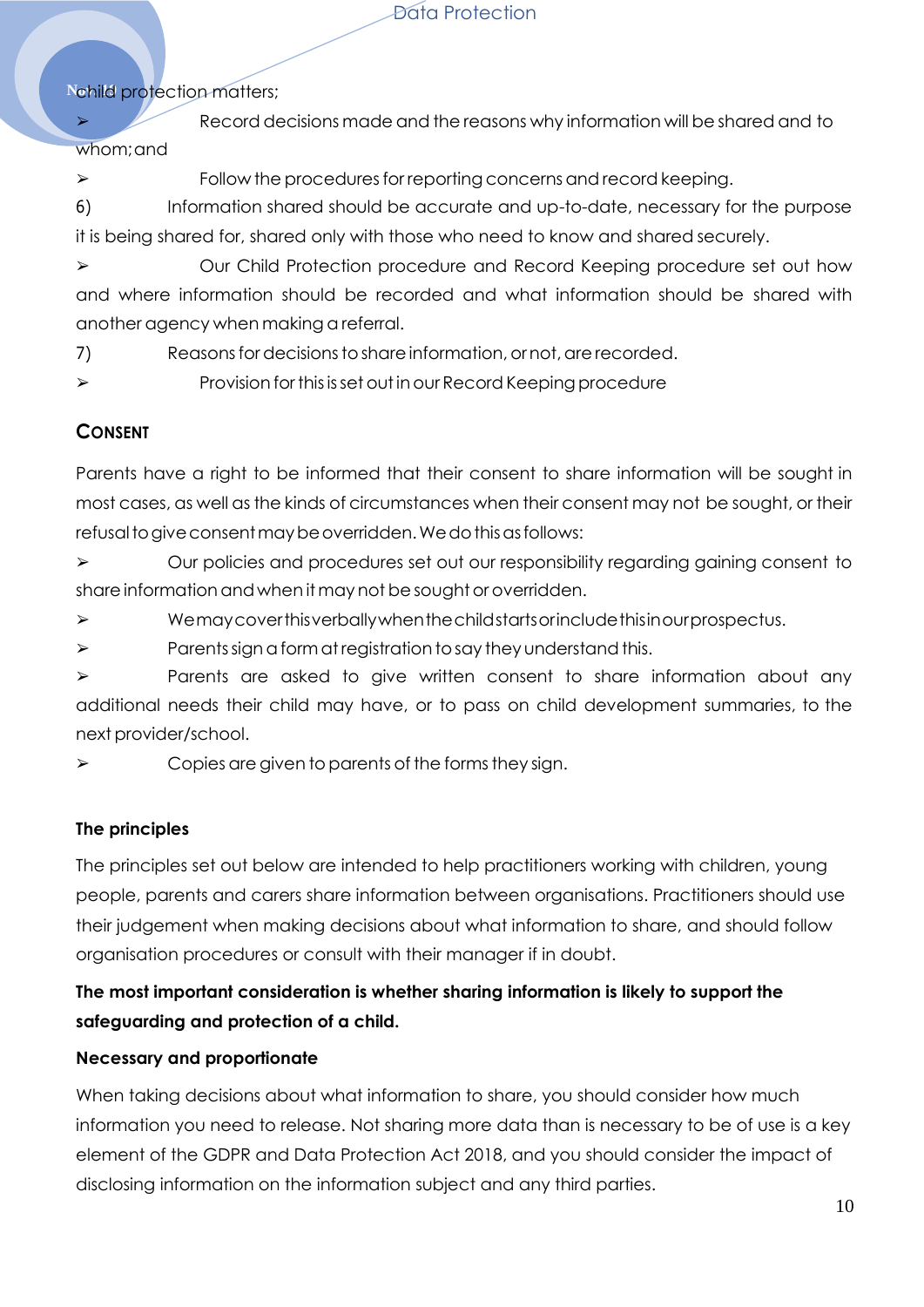Nnformation must be proportionate to the need and level of risk.

#### **Relevant Only**

Information that is relevant to the purposes should be shared with those who need it. This allows others to do their job effectively and make informed decisions.

#### **Adequate**

Information should be adequate for its purpose. Information should be of the right quality to ensure that it can be understood and relied upon.

#### **Accurate**

Information should be accurate and up to date and should clearly distinguish between fact and opinion. If the information is historical then this should be explained.

#### **Timely**

Information should be shared in a timely fashion to reduce the risk of missed opportunities to offer support and protection to a child. Timeliness is key in emergency situations and it may not be appropriate to seek consent for information sharing if it could cause delays and therefore place a child or young person at increased risk of harm. Practitioners should ensure that sufficient information is shared, as well as consider the urgency with which to share it.

#### **Secure**

Wherever possible, information should be shared in an appropriate, secure way. Practitioners must always follow their organisation's policy on security for handling personal information.

**Record** Information sharing decisions should be recorded, whether or not the decision is taken to share. If the decision is to share, reasons should be cited including what information has been shared and with whom, in line with organisational procedures. If the decision is not to share, it is good practice to record the reasons for this decision and discuss them with the requester. In line with each organisation's own retention policy, the information should not be kept any longer than is necessary.

In some rare circumstances, this may be indefinitely, but if this is the case, there should be a review process scheduled at regular intervals to ensure data is not retained where it is unnecessary to do so.

We consider the following questions when we need to share:

- $\triangleright$  Is there legitimate purpose to sharing the information?
- $\triangleright$  Does the information enable the person to be identified?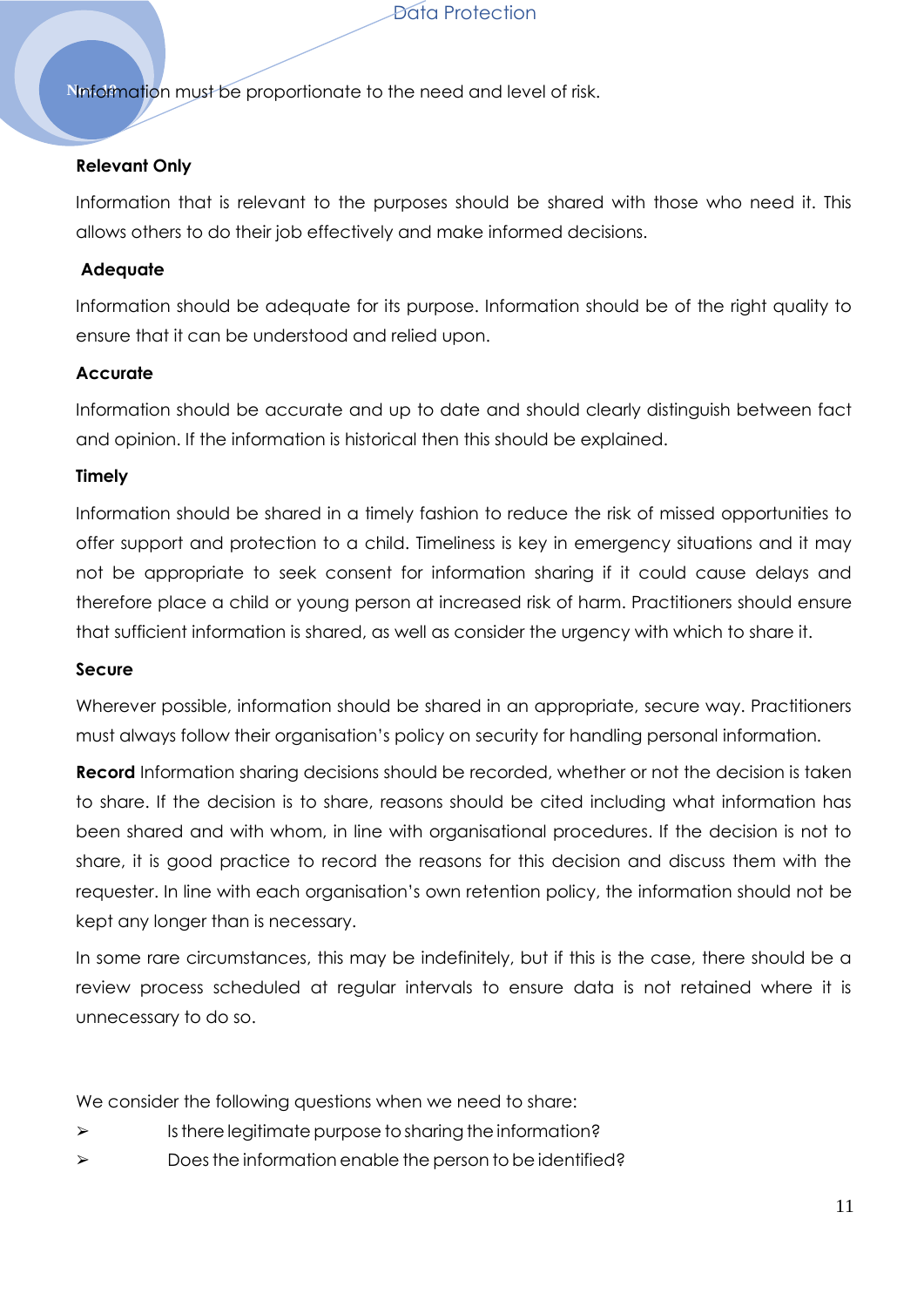**Nov. 19** July 1s the information confidential?

If the information is confidential, do you have consent to share?

 $\triangleright$  Is there a statutory duty or court order to share information?

 $\triangleright$  If consent is refused, or there are good reasons not to seek consent, is there sufficient public interest to share information?

 $\triangleright$  If the decision is to share, are you sharing the right information in the right way?

➢ Have you properly recorded your decision?

All the undertakings above are subject to the paramount commitment of the school, which is to the safety and well-being of the child.

## *Legal framework*

DataProtectionAct2018 HumanRightsAct1998

*Further guidance*

Information Sharing: Guidance for Practitioners and Managers

[https://www.gov.uk/government/uploads/system/uploads/attachment\\_data/file/7215](https://www.gov.uk/government/uploads/system/uploads/attachment_data/file/721581/Information_sharing_advice_practitioners_safeguarding_services.pdf) [81/Information\\_sharing\\_advice\\_practitioners\\_safeguarding\\_services.pdf](https://www.gov.uk/government/uploads/system/uploads/attachment_data/file/721581/Information_sharing_advice_practitioners_safeguarding_services.pdf)

## **RECORD KEEPING**

## **1. Children's records**

## **POLICY STATEMENT**

There are record keeping systems in place that meet legal requirements; means of storing and sharing that information take place within the framework of the Data Protection Act and the Human Rights Act.

This policy and procedure is taken in conjunction with the Confidentiality Policy and our procedures for informationsharing.

### *EYFS key themes and commitments*

| A Unique | <b>Positive</b>      | Enabling            | Learning and |
|----------|----------------------|---------------------|--------------|
| Child    | <b>Relationships</b> | <b>Environments</b> | Development  |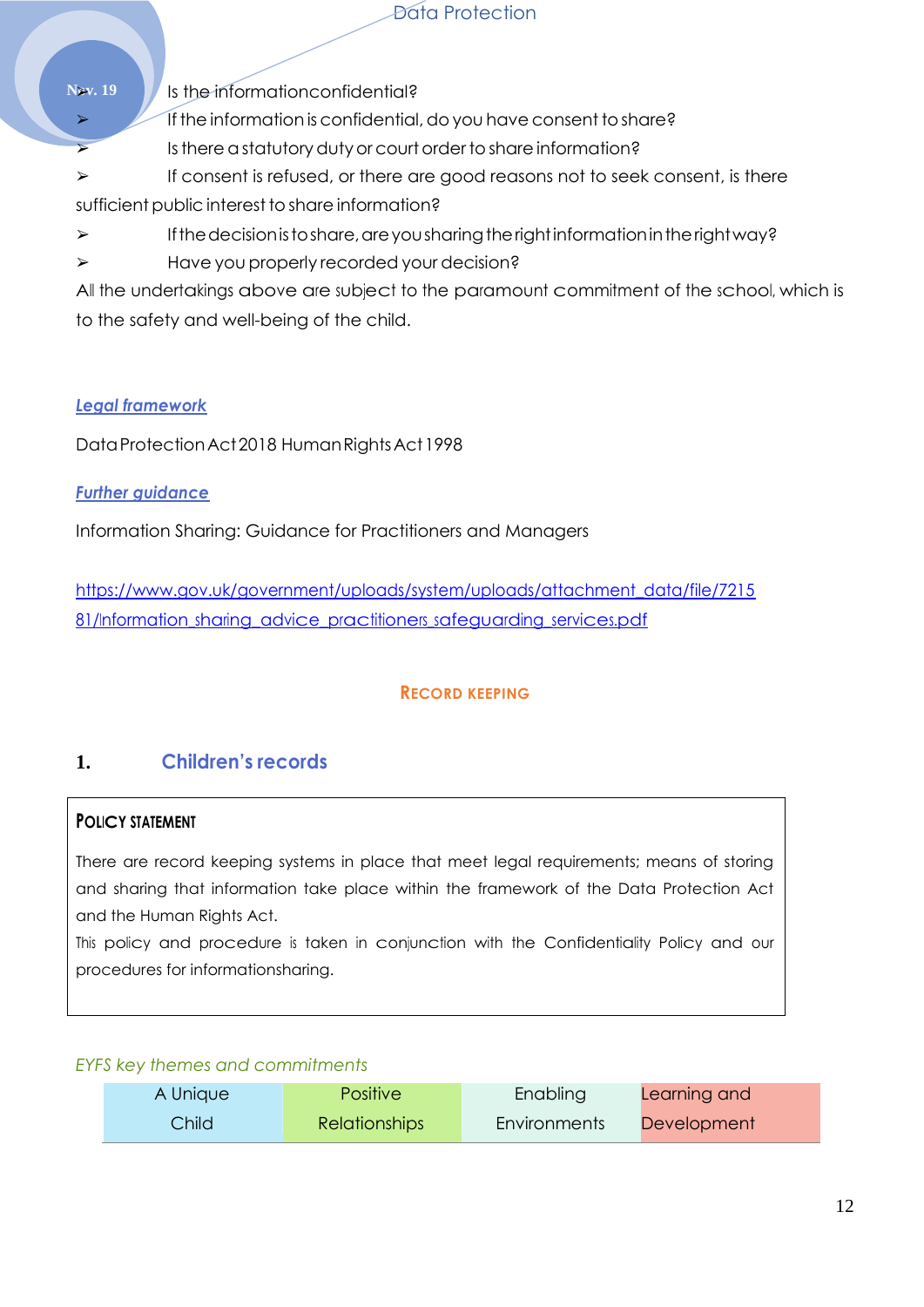Nov. <mark>1.2. Inclusive practice 2.1. Respecting each 3.1. Observation,</mark>

assessment and

planning

#### **PROCEDURES**

We keep two kinds of records on children attending our setting:

other

## a. Developmental records

These include observations of children in the setting, photographs, video clips and samples of their work and summary developmental reports.

These are usually kept in the classroom and can be freely accessed, and contributed to, by staff, the child and the child's parents.

## b. Personal records

These include registration and admission forms, signed consent forms, and correspondence concerning the child or family, reports or minutes from meetings concerning the child from other agencies, an on-going record of relevant contact with parents, and observations by staff on any confidential matter involving the child, such as developmental concerns or child protection matters.

These confidential records are stored in a lockable file or cabinet and are kept secure by the person in charge in an office or othersuitably safe place.

Parents have access, in accordance with our Client Access to Records policy, to the files and records of their own children but do not have access to information about any other child.

Staff will not discuss personal information given by parents with other members of staff, except where it affects planning for the child's needs. Staff induction includes an awareness of the importance of confidentiality in the role of the key person.

We retain children's records for three years after they have left the setting. These are kept in a secure place.

## c. Other records

Issues to do with the employment of staff, whether paid or unpaid, remain confidential to the people directly involved with making personnel decisions.

Students-includingthoseonwork-experience-whentheyareobservinginthesetting, are advised of our confidentiality policy and are required to respect it.

#### *Legal Framework*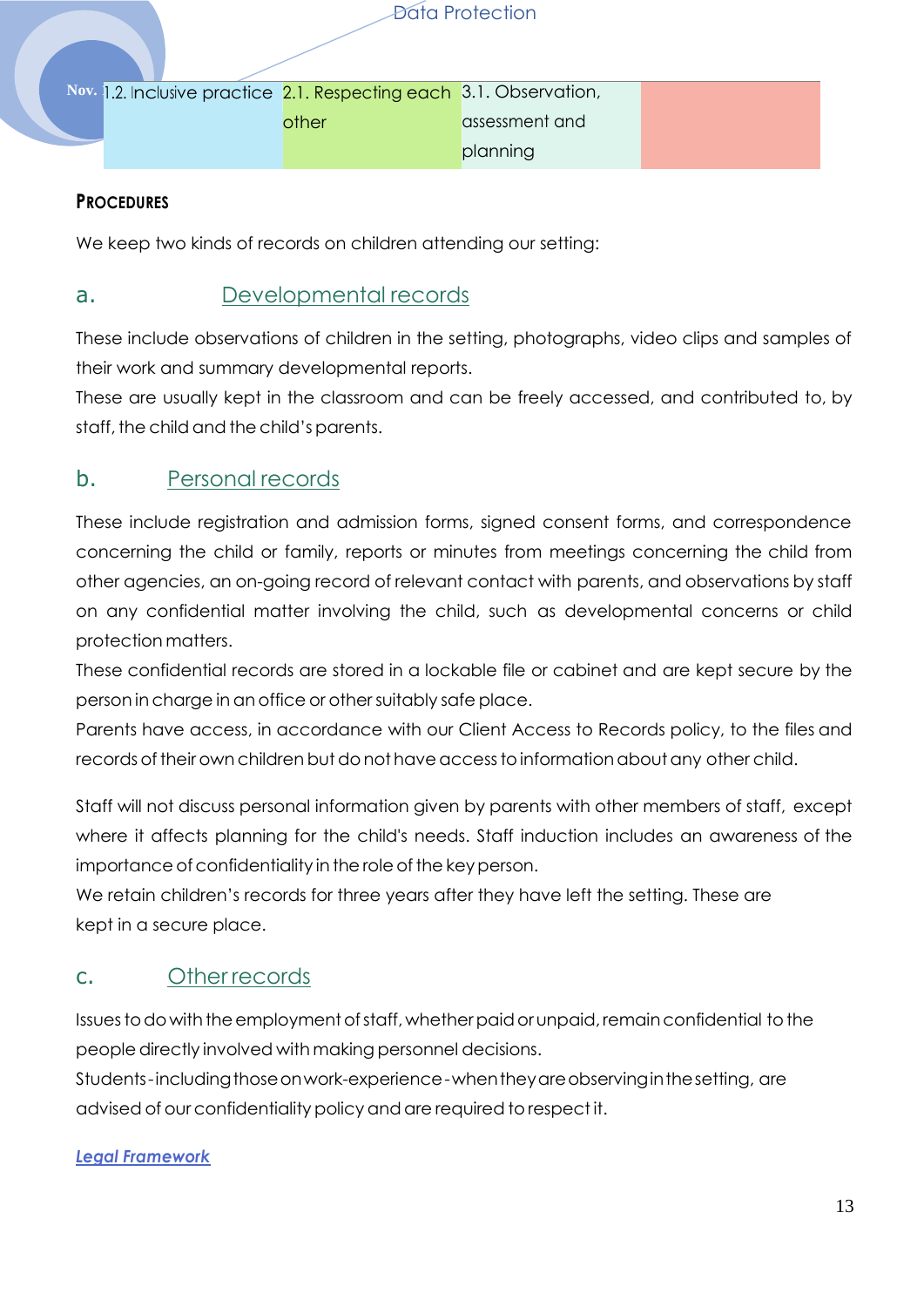#### **NDataProtectionAct2018 Human Rights Act 1998**

#### *Further guidance*

Information Sharing: Guidance for Practitioners and Managers (DCSF 2018)

## **2. School's own records**

#### **POLICY STATEMENT**

We keep records for the purpose of maintaining our school.

These include:

- Lease documents and other contractual documentation pertaining to amenities, services and goods. (Proprietor)
- Financial records pertaining to income and expenditure. (Financial Officer)
- Risk assessments.
- Employment records of staff. (Office Manager)
- Training records of staff
- Performance management

Our records are regarded as confidential on the basis of sensitivity of information, such as with regard to employment records and these are maintained with regard to the framework of the Data Protection Act and the Human Rights Act.

This policy and procedure is taken in conjunction with the Confidentiality and Client Access to Records policy and Information Sharing policy.

#### *EYFS key themes and commitments*

| A Unique       | <b>Positive</b>      | Enabling            | Learning and       |
|----------------|----------------------|---------------------|--------------------|
| Child          | <b>Relationships</b> | <b>Environments</b> | <b>Development</b> |
| 1.2. Inclusive | 2.1. Respecting      | 3.3. Thelearning    |                    |
| practice       | each other           | environment         |                    |

#### **PROCEDURES**

All records are the responsibility of the Head Teacher, Office Manager, Financial officer or Owner who ensures they are kept securely.

All records are kept in an orderly way in files and filing is kept up-to-date. Financialrecordsare kept up-to-date for audit purposes by the Finance Officer.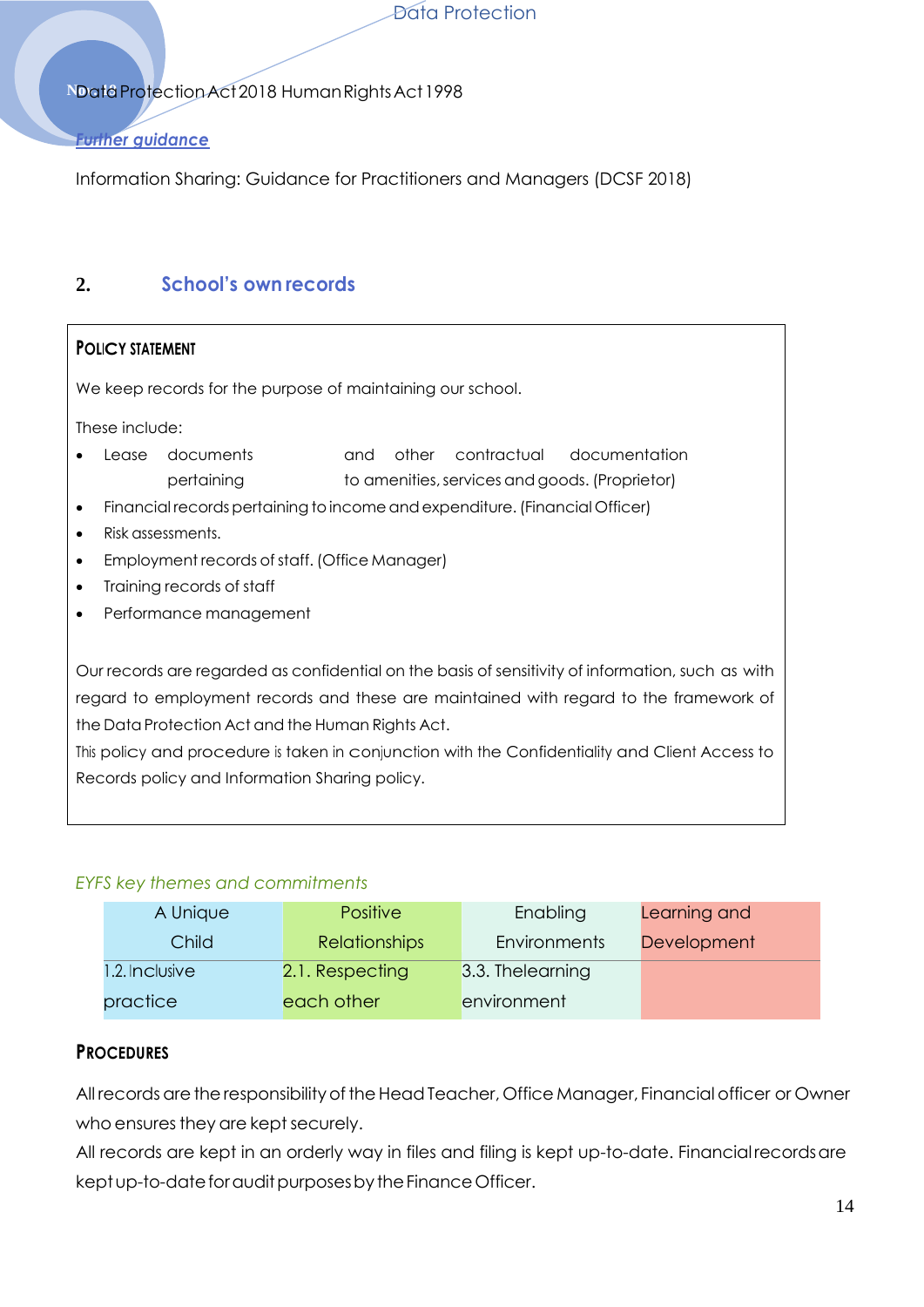N<sub>ide</sub> alth and safety records are maintained; these include risk assessments, details of checks or inspections and guidance etc.

All our employment and staff records are kept securely and confidentially.

# **Practice Guidance**

#### **Schools' Recording of Child Protection Concerns Background**

Ofsted studied a series of serious case reviews and identified school record keeping as an important factor in keeping children safe.

Their review said " Specific concerns about school records were noted in 15 of the 50 evaluations in relation to the adequacy and accuracy of records, and in four cases it was noted that school records had been lost."

And on recording incidents, issues and concerns over time " There were some good examples of schools keeping a record over time, but the significance of the information had not been recognised. In other cases school records were poor even when a child was subject to a formal monitoring process, such as those with a statement of special educational needs."

As a result the section 5 guidance on safeguarding inspection by ofsted includes the requirement that…… "inspectors should take into account the extent to which the school records information relevant to safeguarding concerns clearly and accurately and shares it appropriately, both internally and with other agencies"

This should be done by "evaluating the quality of recording, by reviewing at least one case file of a pupil where there have been child protection concerns."

And at Appendix 7 in the guidance ofsted provided questions to ask in evaluating schools recording ( see app Practice Guidance This guidance applies to child protection files but can also guide the management of children in need, CAF and SAFE files.

### **Structure and Content of Files •**

Each child for whom there has been any c p concern from a minor suspicion years ago to an ongoing case where a child is subject to a cp plan should have a cp file that is separate from their school education file.

- The child protection file has a separate legal status from pupil education files.
- The file should contain all papers from a note of a teacher's concern to conference minutes

• Inside the front cover should be a chronology and index showing all documents, incidents, consultation with social care or child protection advisors, referrals, meeting attended, decisions taken, notes of any review of the pupils progress undertaken at school, which staff are told about a pupil's case and why and any role they are to take in the response to the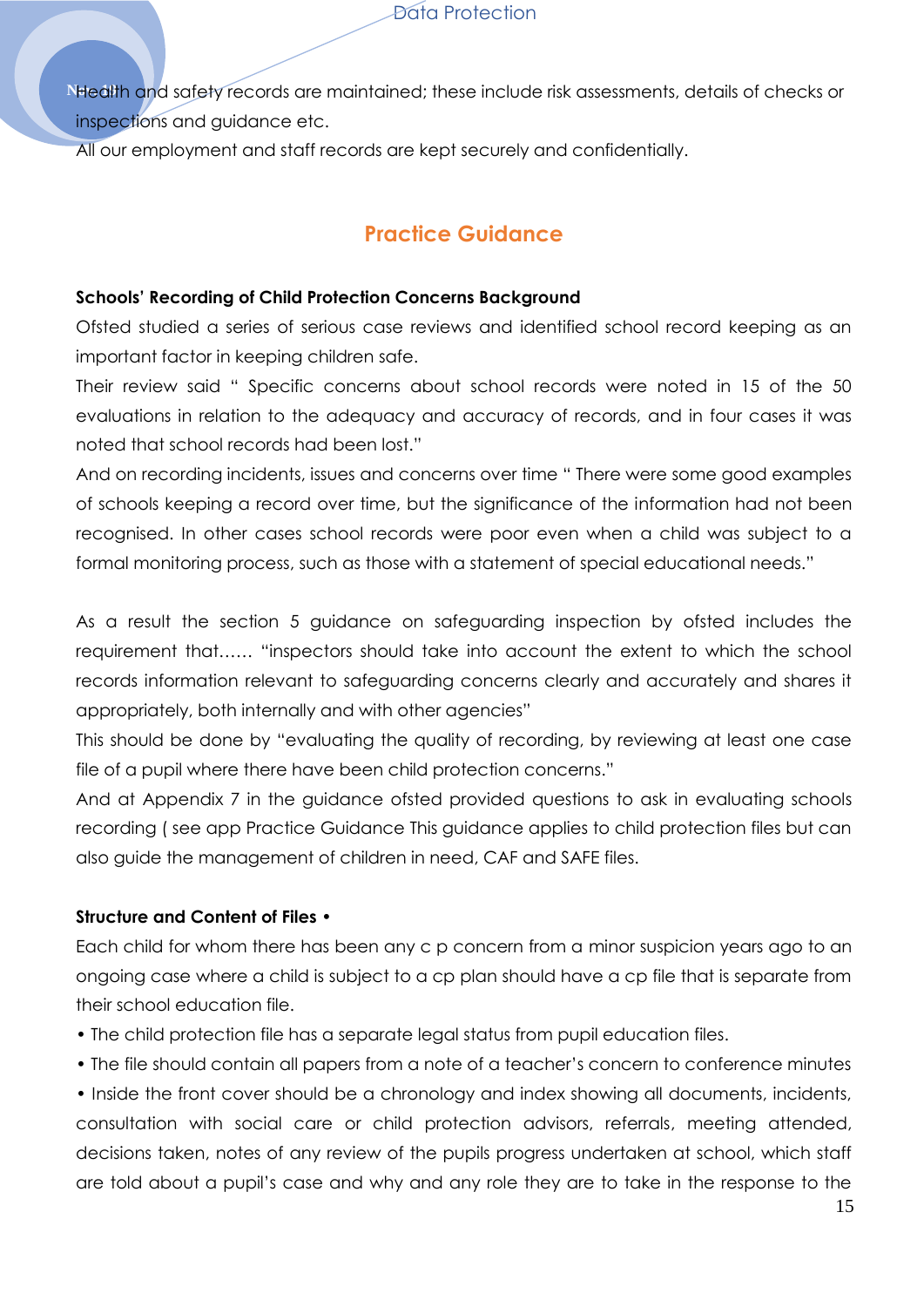#### Nooncern.

• The chronology has a crucial role in allowing current and future staff to get an overview of the case so that any new development can be assessed in the correct context.

• The file should reflect that it is a tool for monitoring and implementing a pro-active management of the child protection case in the school. • Quality of recording. See attached ofsted appendix Transfer of Files There is a duty for schools to transfer a copy of any child protection file to any new school that the pupil joins. This applies even if the case is closed. The file should be transferred from designated teacher to designated teacher. Management of Files

• Files should be kept in a locked cabinet to which the designated teacher controls access.

• Files should be cross-referenced to the school education file so that current and future staff can know there is a child protection file.

• Schools should maintain a list of vulnerable pupils and child protection concerns should be a category of vulnerability.

#### **Long Term Storage of Files**

There is no clear guidance on how long schools should store child protection files. However, files may be needed for a variety of purposes.

They may need to be linked to concerns about younger siblings.

They may be needed for future court hearings either in the family proceedings court or civil action for compensation. They may be needed for future serious case reviews.

For all these reasons it is best to store the file permanently, pending any further national guidance on storage times.

Files can be scanned and saved electronically.

The LA can advise on agencies and costs involved in this process.

#### **Appendix 1. OFSTED GUIDANCE ON RECORDING**

Briefing for section 5 inspectors on safeguarding children

Annex 7. Evaluating the quality of records relating to safeguarding issues Possible questions to consider  $-$  this is not a definitive list.

Are records up to date and complete?

Do records demonstrate both effective identification and management of the risk of harm? ,,

Do records demonstrate sound decision-making, appropriate responses to concerns and evidence of relevant referrals made in a timely manner?,

Do they indicate that appropriate action is taken in response to concerns and allegations in a timely manner?,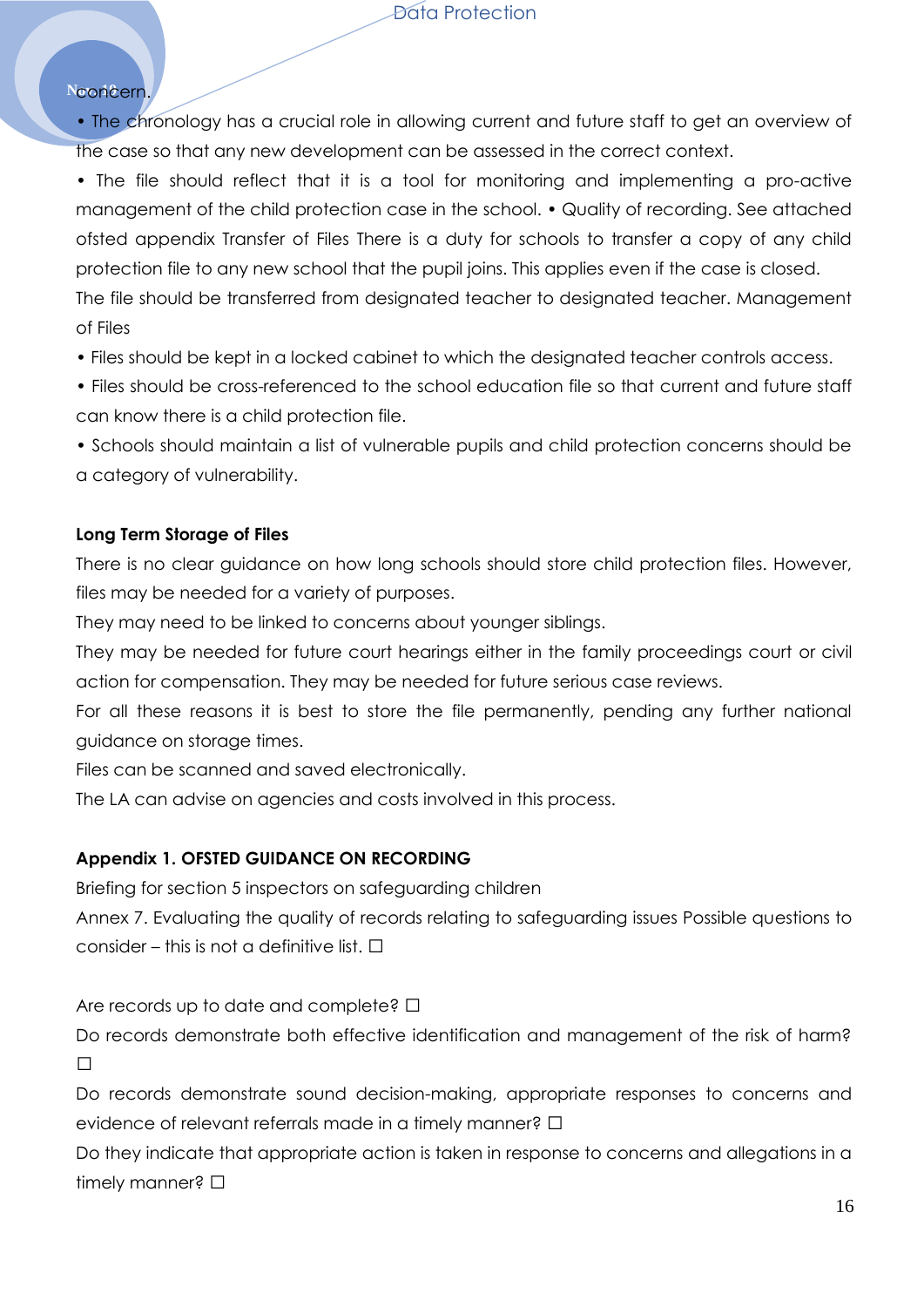No they show evidence of tenacity in following up concerns with relevant agencies? Do they provide evidence of effective partnership working and sharing of information?,

Is there evidence of attendance at or contribution to inter-agency meetings and

conferences?, Is there clarity about the school's policy relating to the sharing of information internally, safe keeping of records, and transfer when a pupil leaves the school?

#### *Legal framework*

DataProtectionAct1998 HumanRightsAct1998

Ofsted guidance on recording

Staff must not discuss any missing child incident with the press.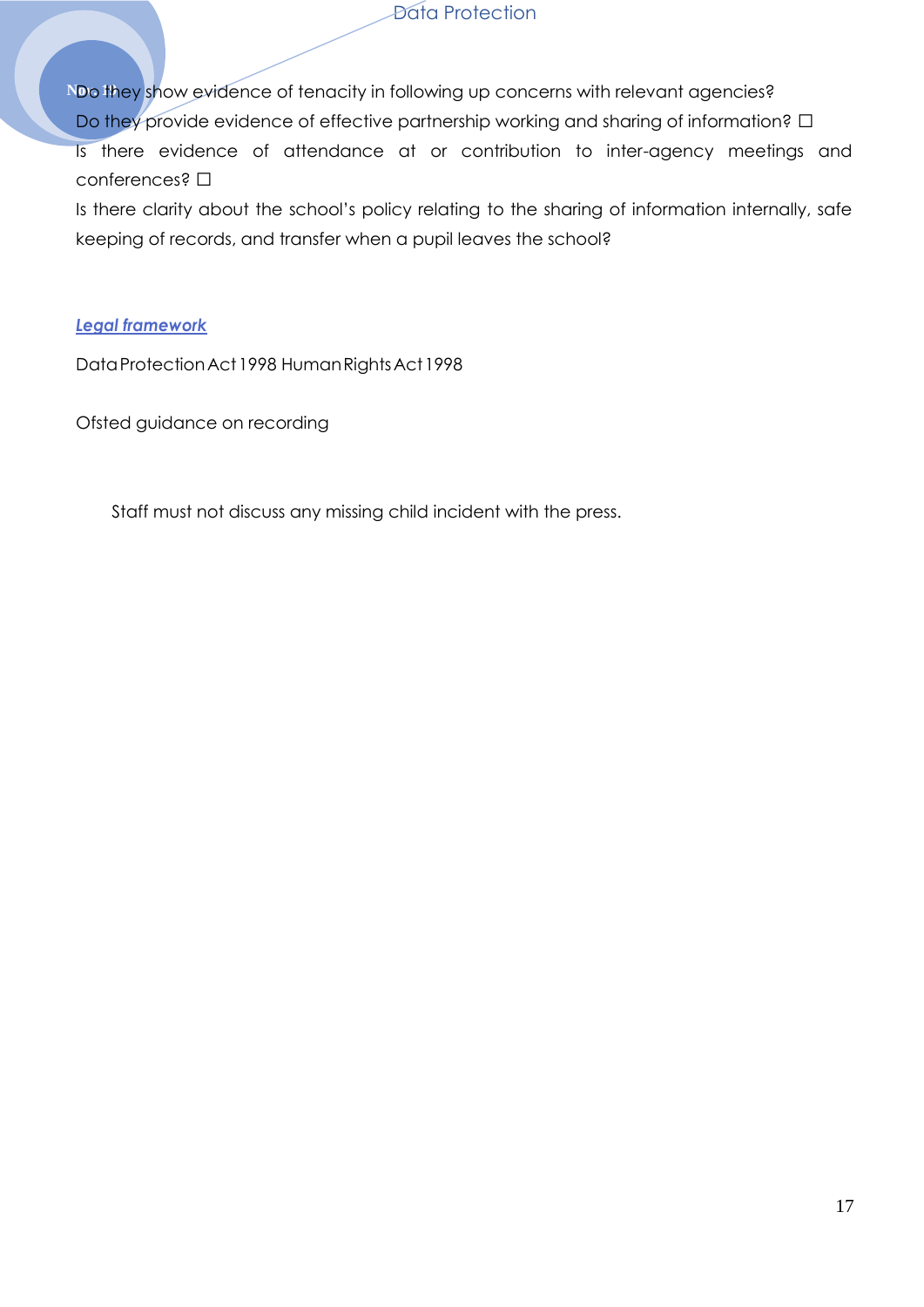#### **Nov. 19**

# **Policy on the use of Photographic Devices**

La Petite Ecole Bilingue acknowledge that the use of photography in all its forms conventional, video and digital is a positive force for learning, care and development, and in broad terms wish to do nothing which might seek to curtail its beneficial use.

However, we acknowledge that there are potential difficulties arising principally from the abuse of photography, and some legal complications concerning permissions, authority and EuropeanLaw.

Nonetheless, in this policy we seek to make some simple guidance for the school and all its users, staff, parents, governors and visitors.

### **DEFINITION**

Throughout this policy the words "parent/carers" shall be defined as the legal guardians of the child, who have parental responsibility for them.

| A Unique         | <b>Positive</b>      | Enabling       | Learning and |
|------------------|----------------------|----------------|--------------|
| Child            | <b>Relationships</b> | Environments   | Development  |
| 1.3. Keepingsafe | 2.1. Respecting      | 3.4. The wider |              |
|                  | each other           | context        |              |
|                  | 2.2. Parents as      |                |              |
|                  | partners             |                |              |

#### *EYFS key themes and commitments*

## **1. The right to privacy**

The parent/carer of any child attending the nursery has the right for whatever reason to insist that their child is NOT recorded photographically in any way.

To facilitate this, on entry to the school, each parent/carer is required to sign a permission form which makes it clear that this is to be the case.

Under no circumstances will anyone take a photograph that includes a child whose parents/carers have expressly refused permission.

For this reason, and to remove all doubt, ALL visitors to Nursery who wish to take still or moving photographs must ask permission from the Head Teacher or his/her representative on eachoccasion.

Photographs of children, which show their faces, will not be published on the Internet,

as stills, mpegs or streamed video without parents' separate and express permission.

Photographs published outside the Nursery will never include the child's name unless specific permission has been sought and granted by the appropriate parent/carer.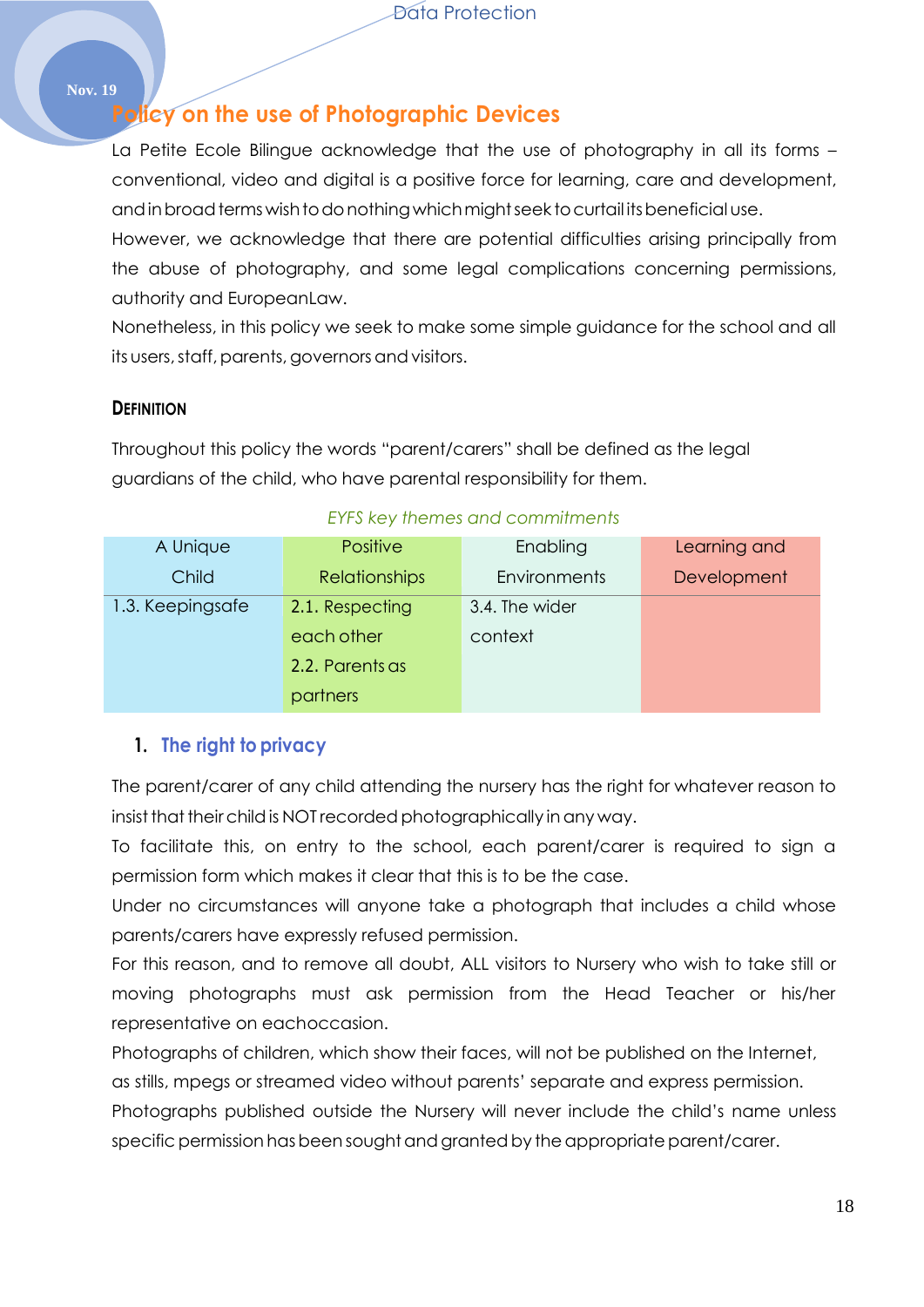# **2. The right to specific exclusion**

There are occasions during the year where parents may wish to photograph and especially video a group of children – the Winter Show / Party for example.

As parents will have signed the permission forms, it will be assumed that they have no objection to other outside individuals taking pictures.

If they wish to object, they must notify the school, as they will be deemed to have consented.

## **3. The right todecency**

The school will donothing to reduce a child's dignity, norpermit anything to take place which demeans or belittles a child, or which in any way makes them more vulnerable. Photographs are taken by staff of activities and individuals taking part, as a record, and as entertainment, and for education of children themselves. Students take photographs for their own records and pieces of work.

Children will never be photographed in a state of undress, i.e. in less than normal indoor clothing, whatever the circumstances. This is non-negotiable.

They will not be photographed when distressed, nor when their behaviour could be held up toridicule.

## **4. Delegation of Responsibility**

The use of cameras and videos is one which has the potential for significant disagreement where many parents/carers are involved, and feelings can run high. The school Owners delegate the powers of decision in any dispute to the Head Teacher who will have their total support in any backing for this purpose, as he/she will be acting within the letter or spirit of this policy.

# **E-S afety policy**

## **1. Introduction**

Our e-Safety Policy has been written by the school, building on The London Grid for Learning (LGfL) Exemplar Policy and other example policies and documents.

It has been discussed with staff, agreed by the senior management and approved by Governors. It will be reviewed annually.

It is the duty of the school to ensure that every child in our care is safe, and the same principles should apply to the 'virtual' or 'digital' world as would be applied to the school's physicalbuildings.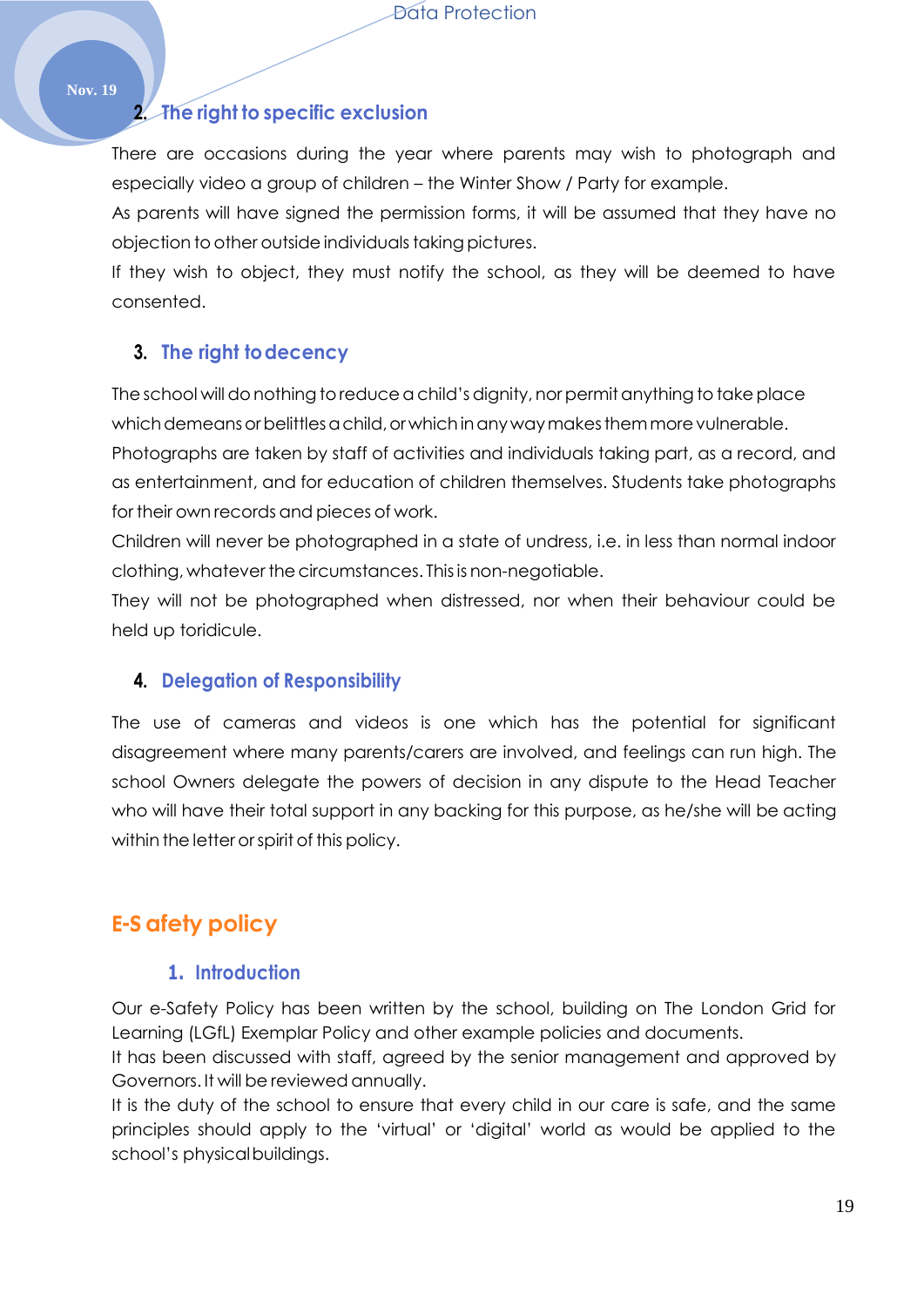#### **Nov. 19**

This Policy document is drawn up to protect all parties: the students, the staff and the school and aims to provide clear advice and guidance on how to minimise risks and how todeal with any infringements.

### **2. Context andBackground**

#### The technologies

ICT in the 21Century has an all-encompassing role within the lives of children and adults. New internet and online technologies are enhancing communication and the sharing ofinformation.

Current and emerging Internet and online technologies used in school and, more importantly in many cases, used outside of school by children include:

- •The Internet World Wide Web
- •e-mail
- •Instantmessaging(oftenusingsimplewebcams)e.g.InstantMessenger)
- •Web based voice and video calling (e.g. Skype)
- •Online chatrooms
- •Online discussionforums
- Social networking sites (e.g. Facebook)
- Blogs and Micro-blogs (e.g. Twitter)
- •Podcasting (radio / audio broadcasts downloaded to computer or MP3/4 player)
- •Video broadcasting sites(e.g. You Tube)
- •Music and video downloading (e.g. iTunes)
- •Mobile phones with camera and video functionality
- •Smartphoneswithe-mail,messagingandinternetaccess

Our whole school approach to the safe use of ICT

Creating a safe ICT learning environment includes three main elements at this school:

An effective range of technological tools;

- Policies and procedures, with clear roles and responsibilities
- E-Safety teaching is embedded into the school curriculum and schemes of work

### **3. Roles andResponsibilities**

E-S afety is recognised as an essential aspect of strategic leadership in this school and the Head, with the support of the Parent's Commitee, aims to embed safe practices into the culture of the school

## b. Leadership team

The SLT ensures that the Policy is implemented across the school via the usual school monitoring procedures

### c. e-Safety Co-ordinator

Our school e-Safety Co-ordinator is Alice Blunden (Deputy Head) She is responsible for keeping up to date on all e-Safety issues and ensuring that staff are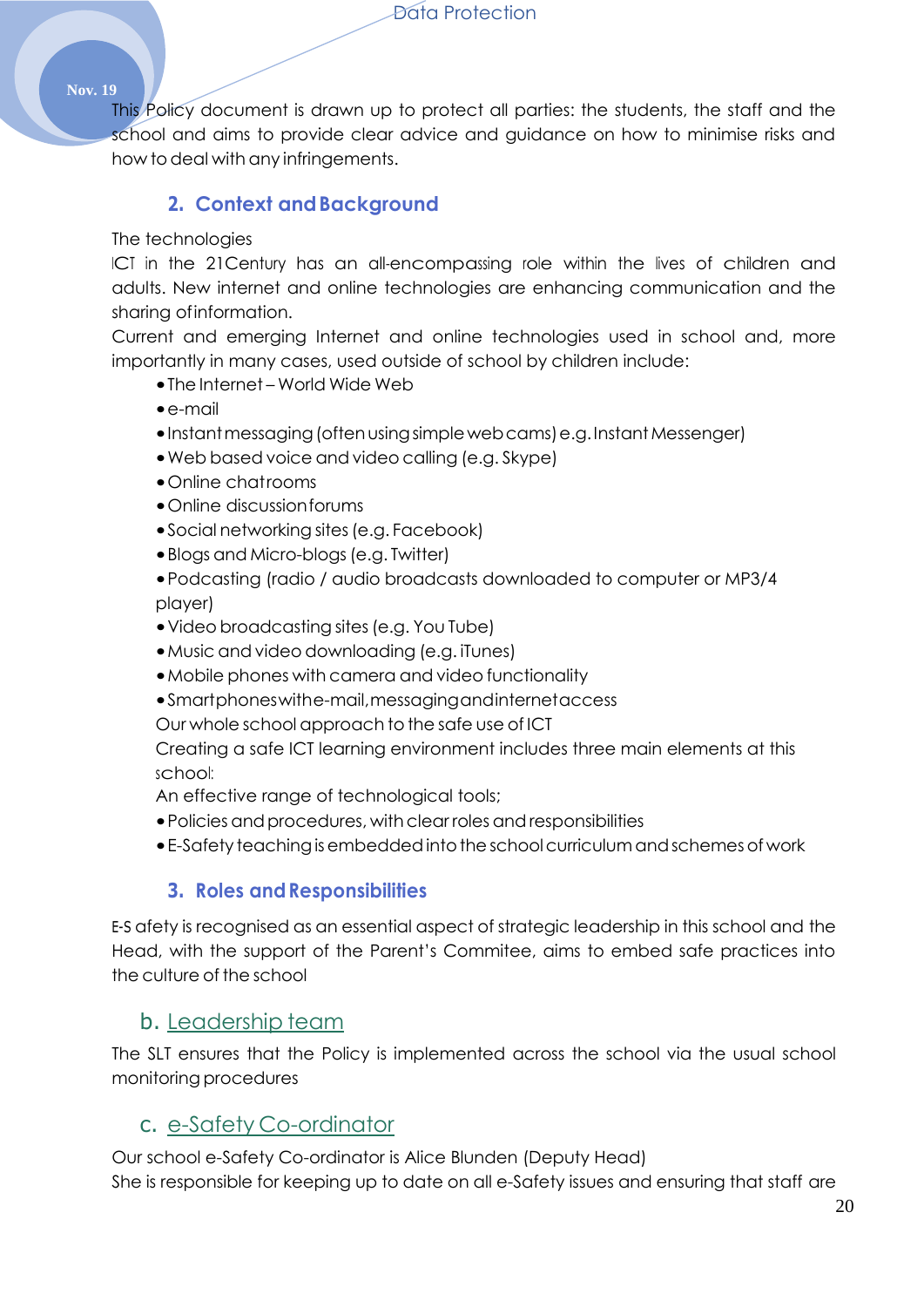Nov. 1Updated asnecessary.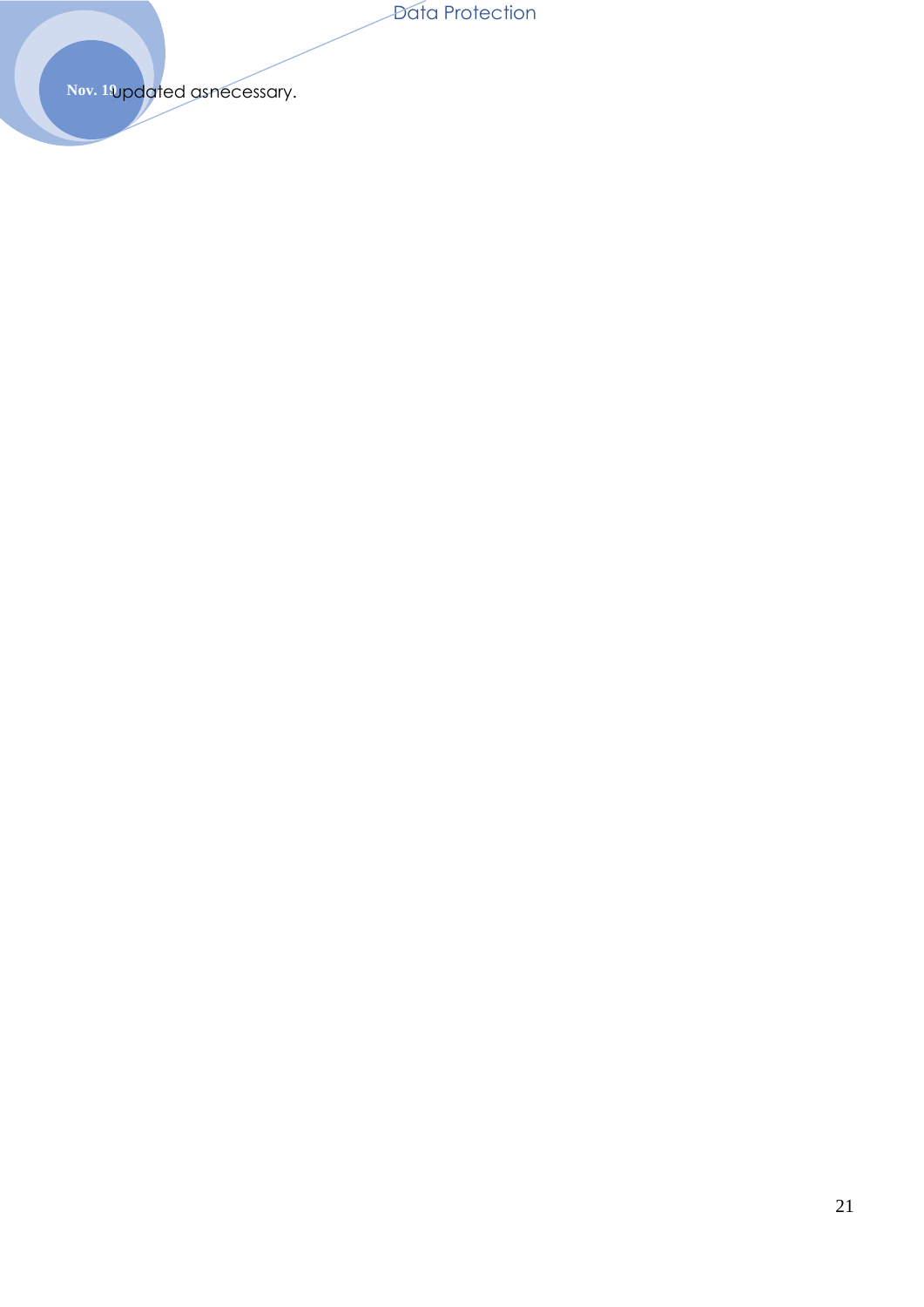#### **Nov. 19**

#### Senior Management Team

The Senior Management Team is responsible for overseeing and reviewing all school policies, including the e-Safety Policy.

## d. School Staff

All teachers are responsible for promoting and supporting safe behaviours in their classrooms and following school e-Safety procedures. Central to this is fostering a 'No Blame' culture so pupils feel able to report any bullying, abuse or inappropriate materials.

Staff should ensure they are familiar with the school e-Safety policy, and ask for clarification where needed.

They should sign the Staff Acceptable Internet Use agreement annually

Class teachers should ensure that pupils are aware of the e-Safety rules, introducing them at the beginning of each new school year.

## e. Pupils

Pupils are expected to take an active part in planned lessons and activities to support their understanding and confidence in dealing with e-Safety issues, both at home and school.

They are asked to agree to a set of guidelines and rules covering their responsibilities when using ICT at schoo

## f. Portable storagemedia

Staff are allowed to use their own portable media storage (USB Keys etc). If use of such a device result sin an anti-virus message they should remove the device and immediately report to the ICT Administrator

Internet access atschool

## g. Use of the Internet by pupils

Internet access is carefully controlled by teachers according to the age and experience of the pupils, and the learning objectives being addressed. Pupils are always actively supervised by an adult when using the Internet, and computers with Internet access are carefully located so that screens can be seen at all times by all who passby.

Access for allpupils

In line with out inclusion policies across the school, we want to ensure that all out pupils have accesstotheInternet,particularlywherethiswilldirectlysupporttheirlearning.

Using the Internet for learning

The Internet is now an invaluable resource for learning for all our pupils, and we use it across the curriculum both for researching information and a source of digital learning materials.

UsingtheInternetforlearningisnowapartoftheComputingCurriculum(Sept2014) We teach all of our pupils how to find appropriate information on the Internet, and how to ensure as far as possible that they understand who has made this information available, and how accurate and truthful it is.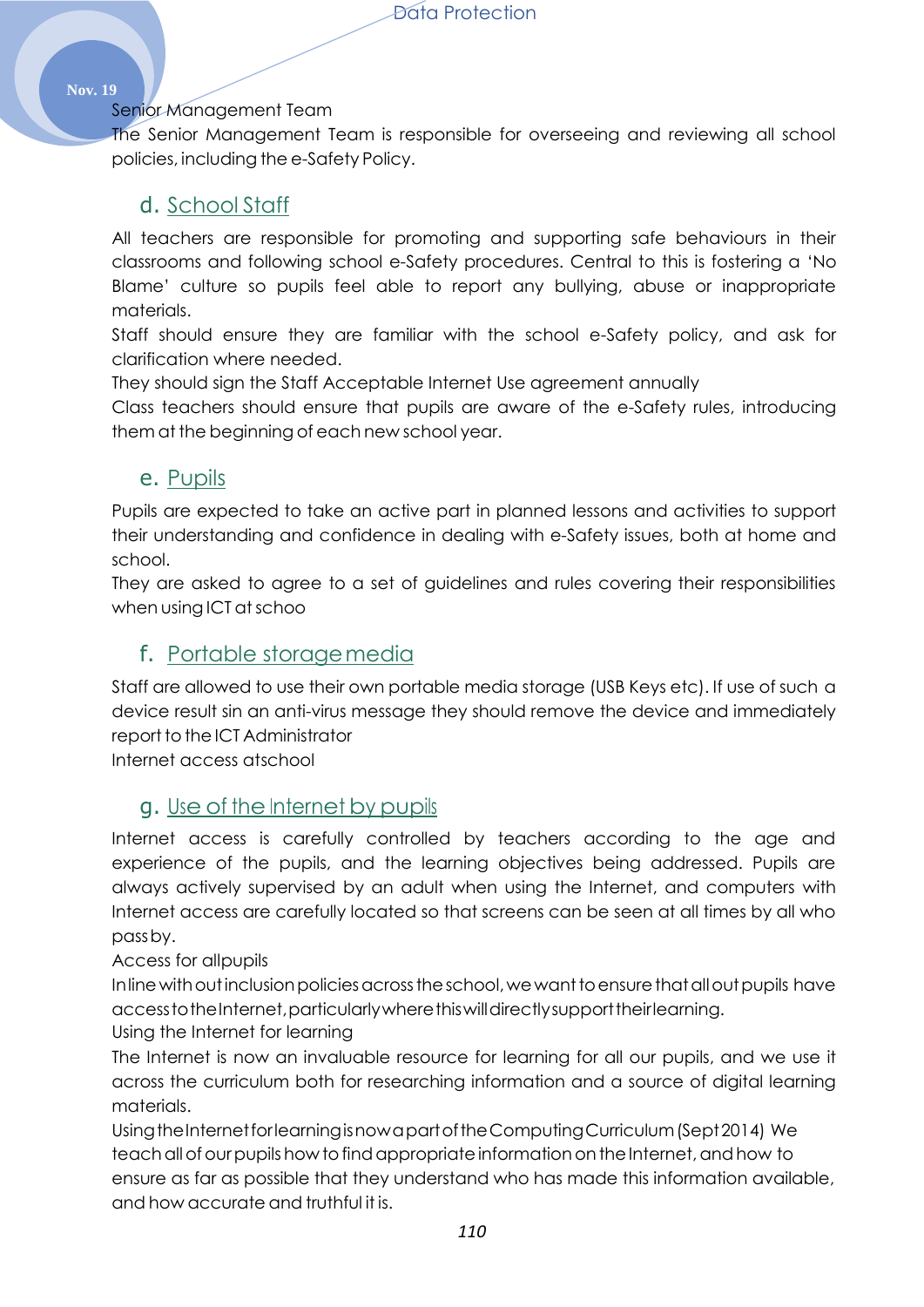•Teachers carefully plan all Internet-based teaching to ensure that pupils are focussed and using appropriate and relevant materials.

•Children are taught how to use search engines and how to evaluate Internetbased information as part of the ICT curriculum, and in other curriculum areas where necessary.

•They are taught how to recognise the difference between commercial and noncommercial web sites, and how to investigate the possible authors of web-based materials.

• They are taught how to carry out simple checks for bias and misinformation

•They are taught that web-based resources have similar copyright status as printed and recorded materials such as books, films and music, and that this must be taken into consideration when using them.

Unsuitable material

Despite the best efforts of the LA and school staff, occasionally pupils may come cross something on the Internet that they find offensive, unpleasant or distressing. Pupils are taught to always report such experiences directly to an adult at the time they occur, so that action can be taken. The action will include:

- 1. Making a note of the website and any other websiteslinked toit.
- 2. Informing the ICT Administrator
- 3. Logging the incident ICT Incident Log Book in the school office

4. Discussion with the pupil about the incident, and how to avoid similar experiences infuture

## h. Using E-Mail atschool

E-M ail is a valuable and stimulating method of communication that plays an important role in many aspects of our lives today. We believe it is important that our pupils understand the role of e-mail, and how to use it appropriately and effectively.

•We teach the use of e-mail as part of our ICT curriculum, and use appropriate pupil email

accounts where necessary

•Pupilsarenotallowedtoaccesspersonale-mailusingschool Internetfacilities

## i. Social Networking (Face book/Twitter etc)

Staff should note the seriousness of inappropriate use of social networking websites. However high you set your privacy settings you are vulnerable when you correspond with others who have not set their own security to the same level. Matters of concern are:

Inappropriate pictures of staff

Sending inappropriate images over the internet

Writing comments about others that could be libellous

A search on sites such as Facebook and Instagram for "La Petite Ecole Bilingue" allows anyone potential access to your profile and correspondence. Therefore, if you use such

**Nov. 19**